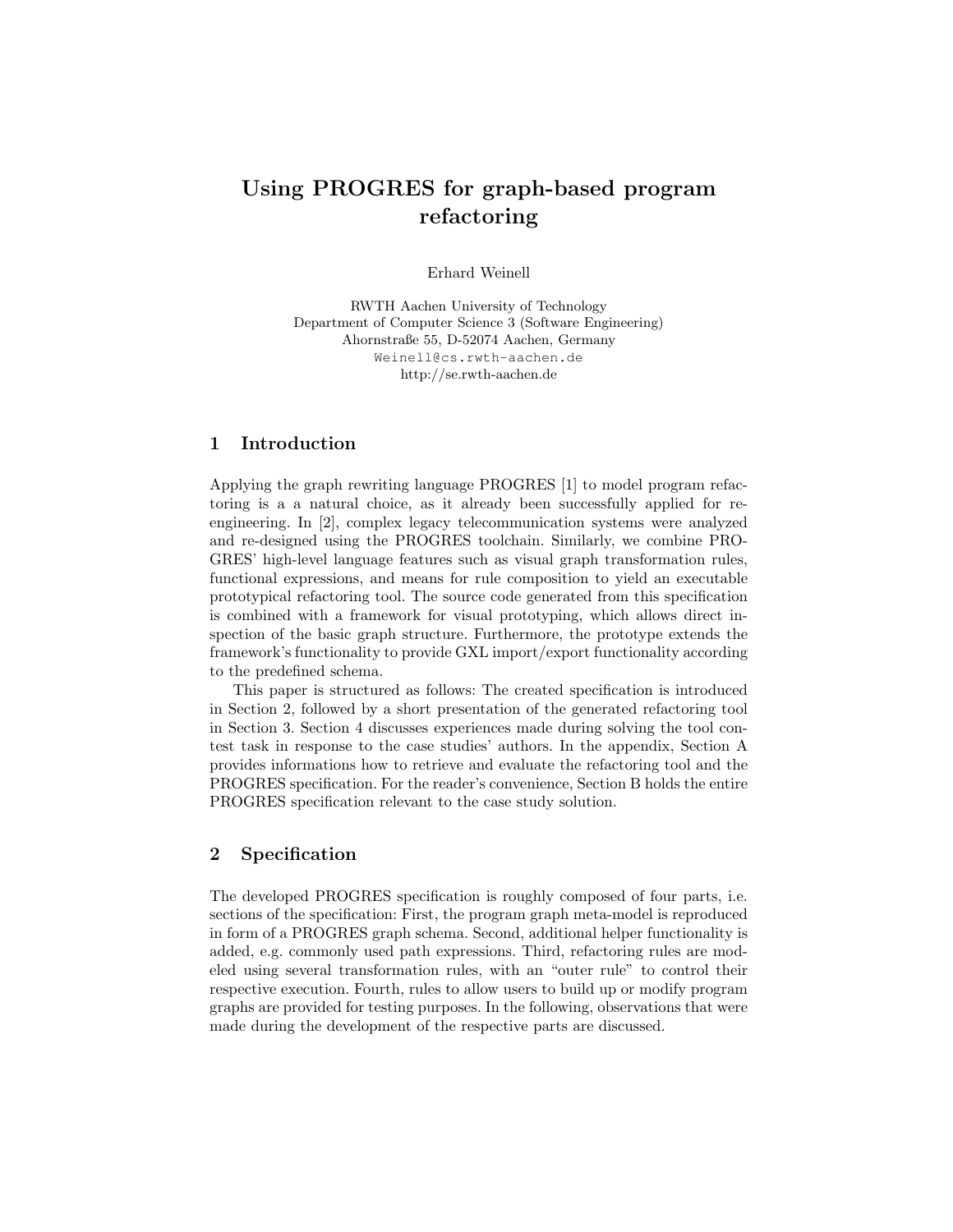Meta-model: The meta-model of the given case study could be mapped to PRO-GRES in an almost direct way. One disadvantaged we encountered is the fact that PROGRES requires edge type identifiers to be unique. Therefore, numerous associations of the meta-model were renamed, e.g. belongsTo between Variable and Class to vBelongsToClass. However, it could be argued whether massive overloading of identifiers leads to an easily understandable meta-model. Furthermore, PROGRES does not support ordered edge types in general, so we simulated this feature simply by adding an integer attribute to the association's respective target class.

Helper functionality mainly comprises path expressions which are re-used in the refactoring rules. Among others, paths expressions are provided to determine the Class where an Expression is defined in, or to determine a MethodBody's references to this.

Encapsulate Field Refactoring. This refactoring is implemented by a total of five rules, i.e. to declare getters and setters, replace accesses and updates of the encapsulated fields, and a single controller rule. The latter also checks for previously existing getters and setters, creating new ones if none can be found. In the generated prototype, the controller rule is made available to the user

Move Method Refactoring. To implement this refactoring, seventeen transformation rules were required. This refactoring is inherently complex as it requires the selection of an appropriate increment to move the selected method body along, i.e. either a Variable or a Parameter. As this selection is not part of the given interface, and non-deterministic choice can hardly be considered a good solution, transformation processing has to allow user interaction. Basically, graph transformation rules modeled in PROGRES can access native code to add such functionality, Java in this case. However, requiring the developer to add UI code manually, and to embed this code into the transformation rules can hardly be considered as model-based development. We therefore followed a different approach by adding special marker nodes to the host graph in order to suggest possible continuations of the refactoring. From the seventeen rules, two are therefore required to find appropriate points of application and to add corresponding marker elements. Among the rest, there is again one controller rule, three rules to construct delegate methods, five to handle this references in the moved methods (including parameter addition and invocation-rewrite), two for call-rewriting in the non-delegation case, and some minor clean-up rules.

Pull-up Method Refactoring. This comparatively simple refactoring case is composed of eight rules. Again, a controller rule is added for checking preconditions and invoking sub-rules. The latter are responsible for moving the pulled-up method body, removing other bodies of the same operation, adding stub methods and abstract declarations of the pulled-up method. This refactoring case does not require any user interaction.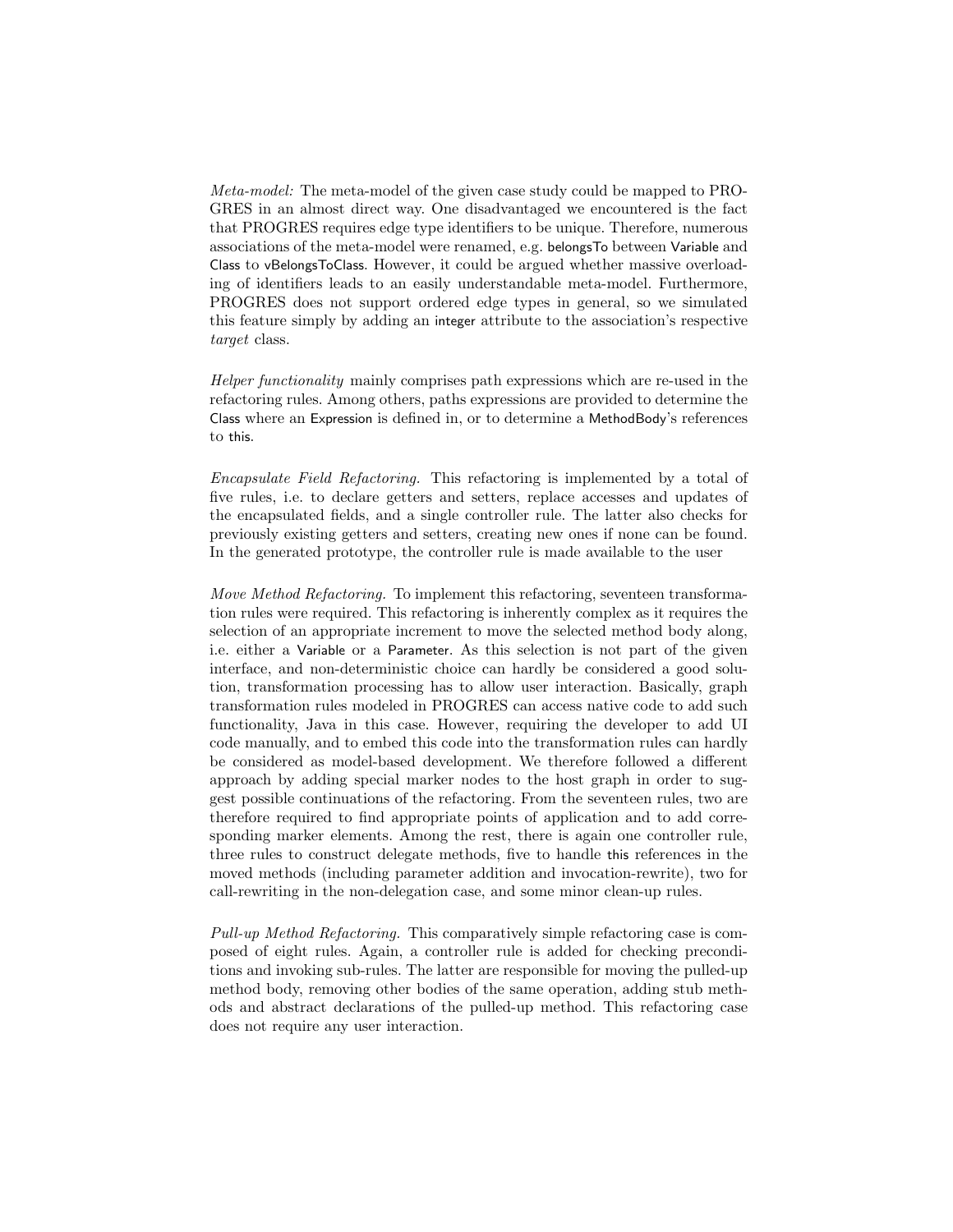Constructive rules allow user-interactive manipulation of program graphs. Whilst PROGRES ensures schema-conformant results of all rule applications, users can nevertheless violate constraints which are not encoded in the schema, e.g. disjointness of a Variable's belongsTo edges.

Example rule. Figure 1 depicts a moderately complex transformation rule, whilst making use of some more "advanced" PROGRES functionality. Its intention is to rewrite calls to a method being moved along one of its parameters, given that the call has no explicitly stated receiver. A previously invoked transformation rule will already have rewritten the call's receiver for being passed as actual parameter, if required by the moved method's body.

The transformation rule's header defines two formal parameters, expecting the method declaration, and the parameter being moved along. The rule is applied for all matches in pseudo-parallel mode, as indicated by the star.

As defined by the rule's left-hand side (LHS), values of the formal parameters are bound to nodes '1 and '2, respectively. Furthermore, a Call ('3) to the moved method is retrieved from the host graph, as well as the actual parameter  $(24)$  with the same ordering index as the passed parameter, stated by the attribute condition below. The chain of expression edges emerging from the actual parameter is traversed as long as possible, until the end of this chain is reached in node '6. Considering the case where an actual parameter comprises only a single node, the folding clause allows non-isomorphic binding of rule nodes. Finally, the LHS ensures that no "expression parent" exists for the given call by referring to the exprParent path expression and a negated target node '5. This prohibits the existence of a receiver for this call (e.g. calls and accesses), though it does not deny the existence of other expression elements such as blocks.

If any occurrence of the rule's LHS is found, the matched sub-graph is transformed according to the right-hand side (RHS), and the textual transformation descriptions. According to the RHS, the cActualParameter edge between '3 and '4 is removed, whereas an expression edge is added between 6' and 3'. Therefore, the call is now the final element of the expression chain belonging to the previous actual parameter. Furthermore, the beginning of this expression chain is embedded into the unknown parts of the host graph by redirecting incoming edges from the call node 3'. Finally, the order attribute is transfered from 3' to 4', to keep ordered relations to the call node intact.

## 3 Prototype

Figure 2 show the prototypical editing tool. The main part of the view window is taken up by the graph viewer  $(1)$ . On the left, attribute values of the currently selected node is depicted  $(2)$ . Transformation rules can either be invoked by selection from the menubar, or directly from the toolbar  $(3)$ . In case of the EncapsulateField rule, the UI framework queries parameters of the transformation rule, either using the toolbar as well, or through a detached window  $(4)$ . Here, the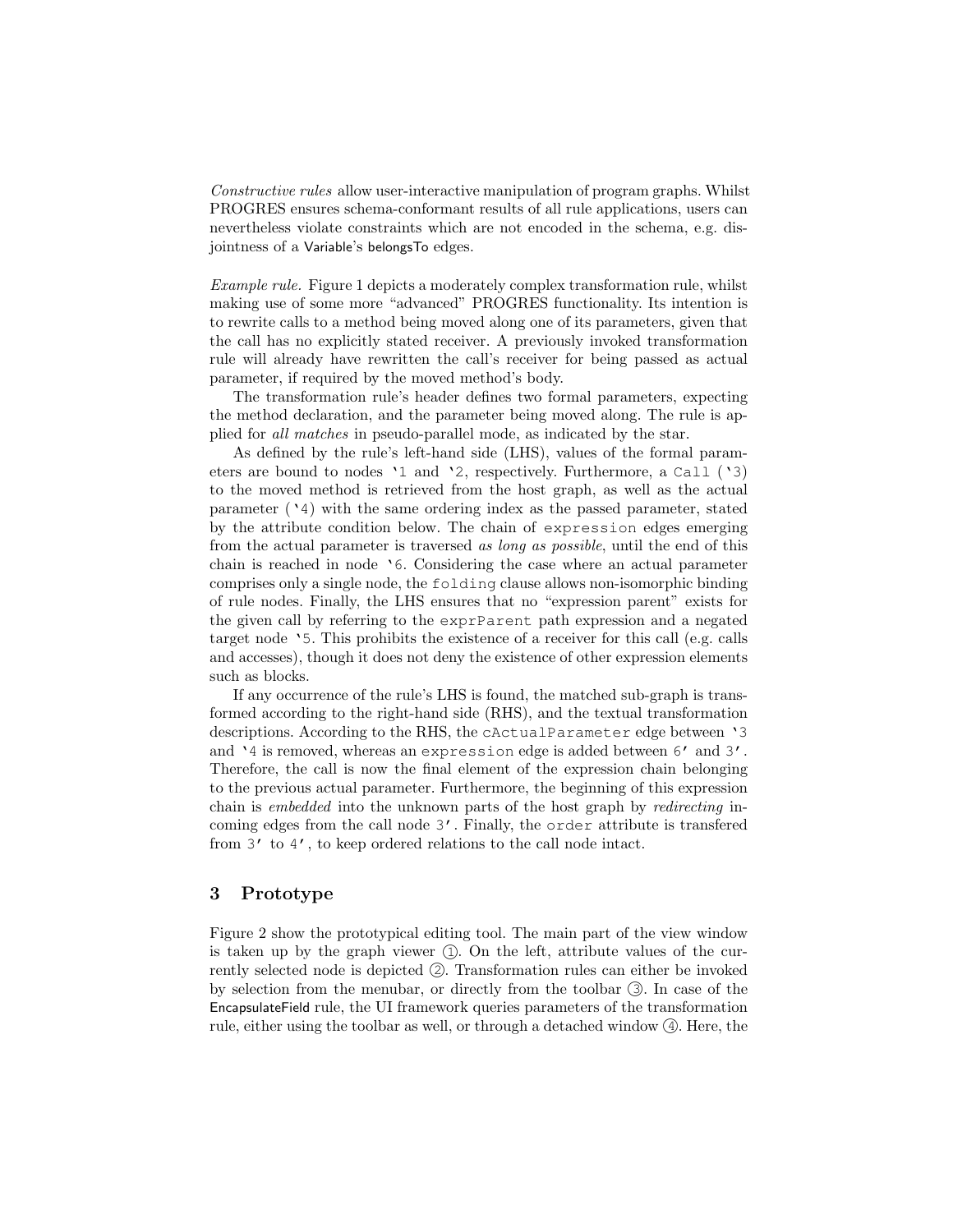transformation - mm\_rewriteCall\_alongParam\_noReceiver ( op : Operation ; par : Parameter)  $* =$ 





```
folding '4, '6 ;
condition '2.order = '4.order;
embedding
  redirect <-expression-, <-cActualParameter- from '3 to 4';
transfer 4'.order := '3.order;
end;
```
Fig. 1. PROGRES transformation rule for rewriting method calls

user can input parameter values in a convenient way, e.g. using checkboxes for boolean values. To pass nodes as parameter values, the user simply selects nodes from the graph view. If a transformation rule requires multiple node-valued parameters, selected nodes are assigned in the order they were selected to those parameters they match. In case of ambiguities, the user may also enter node identifiers directly. For better navigation,  $\circled{S}$  shows an overview window on the entire host graph.

Most of the prototype's functionality is generated from the underlying PRO-GRES specification, i.e. all transformation rules for refactoring. The behavior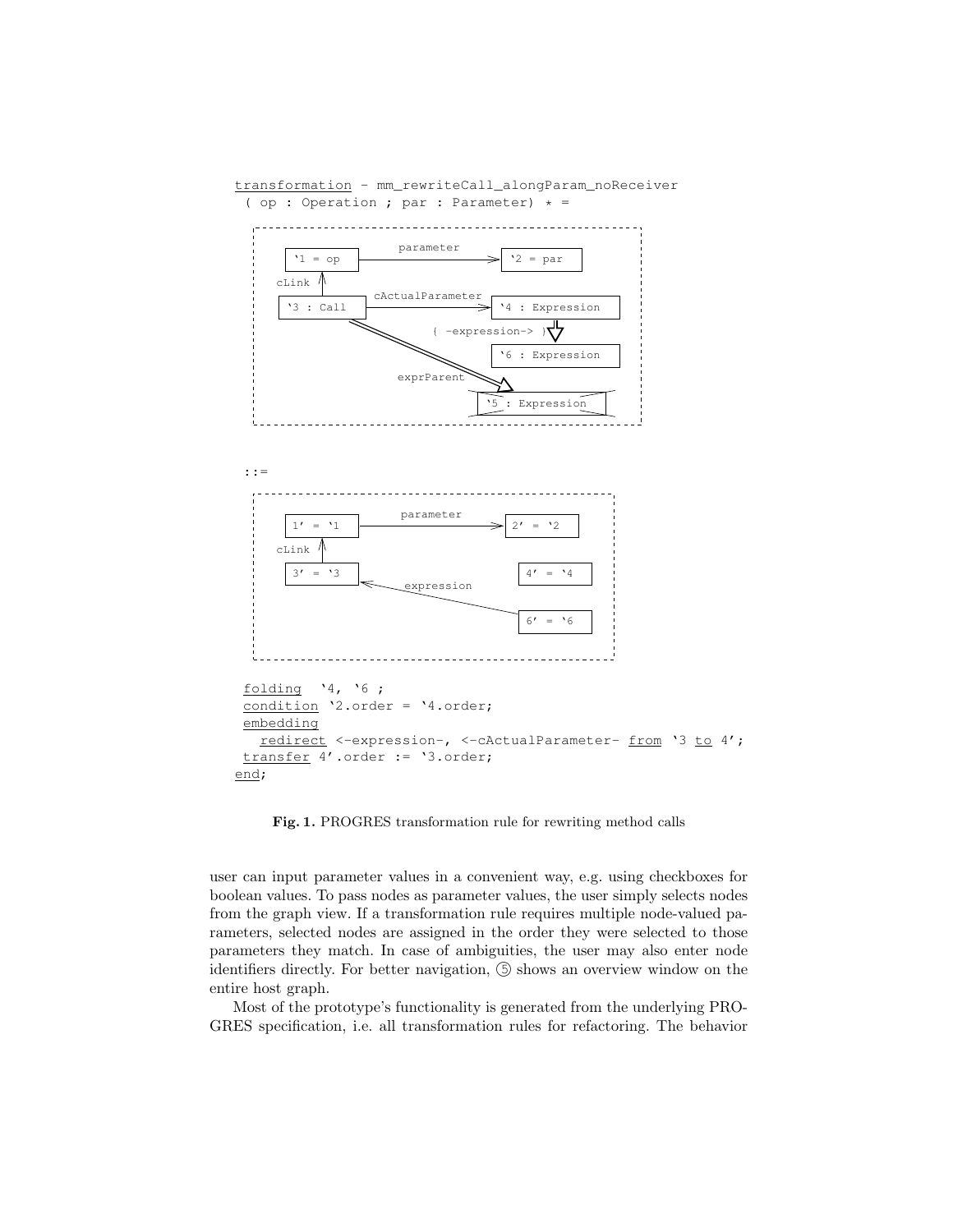

Fig. 2. Prototypical refactoring tool

of transformation selection, as discussed above, is also configured automatically from the information provided by the PROGRES specification. Some additional effort was made to provide a nicer display of graph elements, e.g. colors and icons as shown in the graph view, whilst hiding elements of lesser interest to the user. Furthermore, transformation rules are grouped into menus. This fine-tuning of the user interface can be achieved through configuration only. The only programming effort required is for importing and exporting GXL documents according to the provided schema, as the PROGRES-internal graph schema slightly diverges due to naming requirements.

#### 4 Discussion

Language features. PROGRES, as a language for programmed graph rewriting, showed to be very much feasible to model the case studie's task. Whilst basic graph transformation rules allow visual and declarative modeling, these rules can be combined in an imperative manner including parameterization. This way, PROGRES allows e.g. to conditionally branch transformation execution, iterate over all matches, and the like. All transformations are conducted in a transactionlike atomic way - either successfully executing all transformations in a sequence, or none. For the refactoring tool contest, we can conclude that imperative control structures allow re-use and composition of elementary transformation rules.

Besides simple graph patterns comprising pattern nodes and edges, PRO-GRES provides a set of valuable additional language constructs. Firstly, path expressions allow convenient reasoning on connectivity structures, including sequences, alternatives, and conjunctions. Path expressions also allow to reason on the reached nodes regarding their type and attribute values. Paths of unknown length can be expressed by transitive closure of edge traversals and loop expressions, where the latter only retrieve the set of nodes from which no continuation exists. As shown in Figure 1, path expressions can be directly added to a rule's LHS (between  $\text{A}$  and  $\text{B}$ ), or refer to externally defined expressions by an iden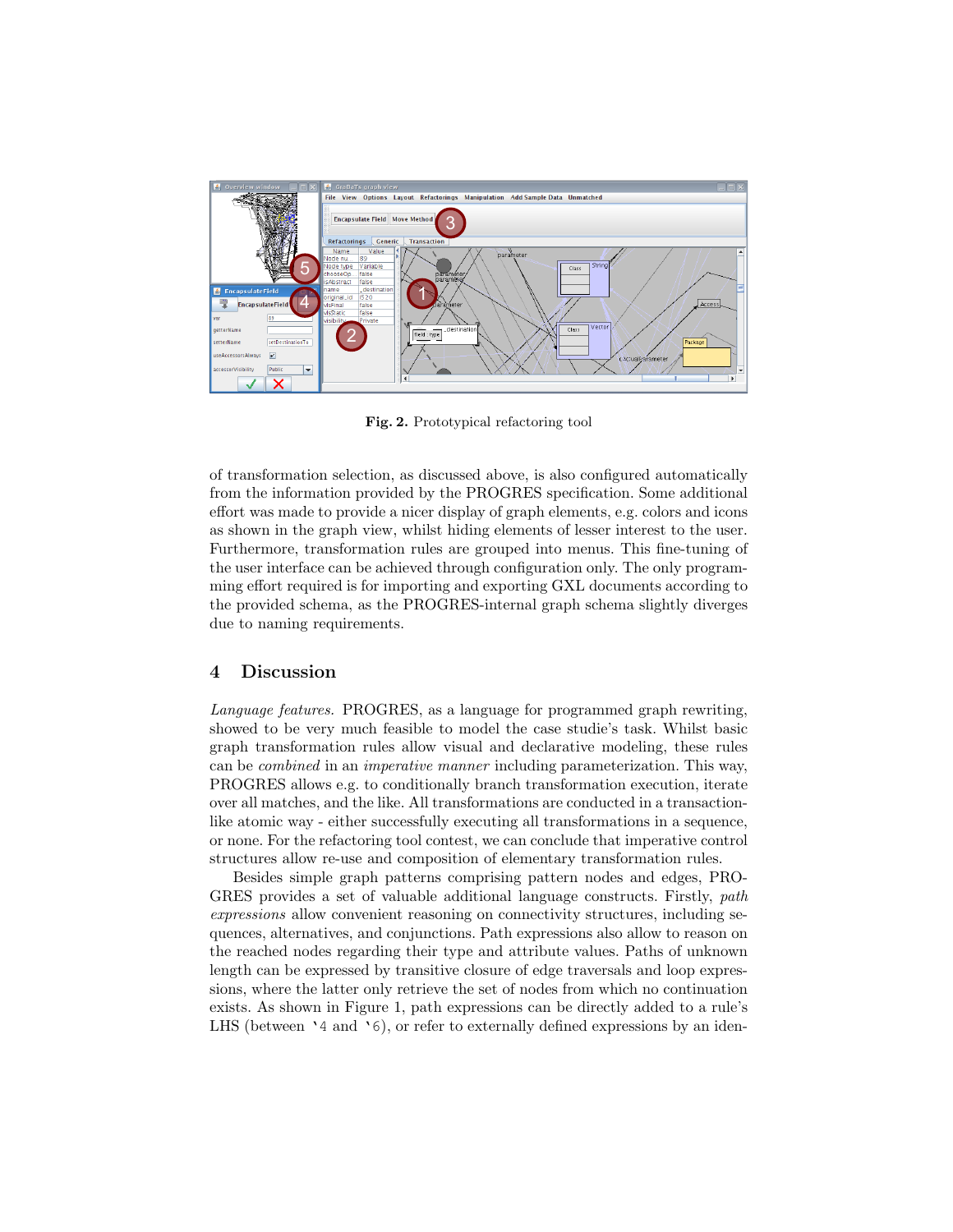tifier (between '3 and '5). The latter choice is a valuable element for re-using functionality. Externally defined path expressions, which may also be attributed by scalar and node values, can be defined in a textual or visual way.

Another valuable language construct is embedding of nodes into an unknown context. This not only allows to conveniently redirect edges from one node to another, but also to copy edges, revert their direction, or to remove them. Although this behavior can be achieved by set-valued nodes as well, one set-valued node would be required for each edge type considered in an embedding directive, making an LHS considerably hard to read.

As for genericity, PROGRES provides a two-level type system for nodes, which allows to reason on *types of nodes*, and to specify transformation rules in a generic way. However, this is not provided for edges, as inheritance on edges comes with some nasty semantical effects [3]. The two level type system, nevertheless, has already been applied to build syntax-directed editors in the IPSEN project [4]. A set of language-independent editing rules, e.g. to add an increment to the abstract syntax tree (AST), is complemented by languagespecific node types, which define the allowed AST children by means of metaattributes. Such an approach could be followed to build generic refactoring tools as well, although this would require a sufficiently powerful generic meta model.

Development environment. PROGRES provides a sophisticated, though by modern standards difficult getting used to, development environment. Developers are aided by numerous checks considering static semantics, e.g. whether a edges in a graph pattern and their adjacent nodes match the corresponding type definition. More sophisticated checks support proper use of non-determinism, e.g. whether an expressions always delivers exactly, at most, or at least one result.

However, PROGRES does not perform checks considering rule overlapping or the like. As control flow is specified explicitly be the developer, there would be very few occasions where such an analysis could reveal programming errors, though. That said, PROGRES cannot in any way guarantee correctness of a specification w.r.t. its intended semantics, such as behavior preservation of transformation rules. It is up to the developer to specify refactoring rules to check decidable preconditions, and undecidable ones to an appropriately simplified extend.

Generated refactoring tool. The current status of the generated tool is clearly prototypical, as almost no customization of this tool have been carried out so far. Therefore, refactoring rules can be accessed by the standard UI including menus and toolbars. One could also move refactoring rules directly to the context menu of a node, simply by redefining existing transformation rules as methods of the respective node types.

Customized user interaction is probably the most pressing requirement for the current tool, e.g. to interactively query the user's choice for a specific element. Currently this is achieved by marker elements which are added to the host graph, although this surely isn't the most understandable approach. Furthermore, the marker approach could be extended to guide users in finding "bad smells", if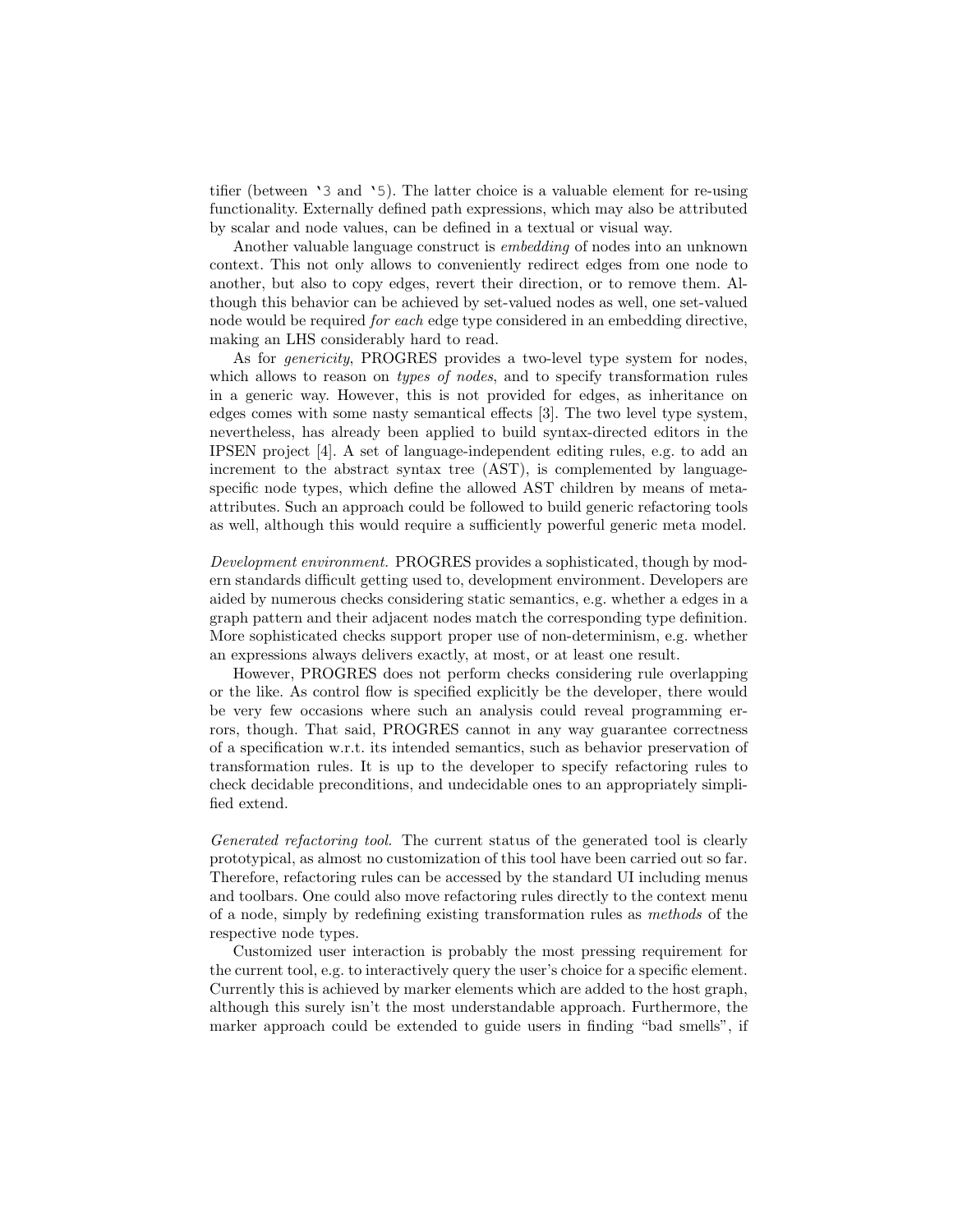supplied with queries that determine nasty language constructs, e.g. write access to fields across class borders.

# References

- 1. Schürr, A., Winter, A.J., Zündorf, A.: The PROGRES approach: Language and environment. In Ehrig, H., Engels, G., Kreowski, H.J., Rozenberg, G., eds.: Handbook on Graph Grammars and Computing by Graph Transformation: Applications, Languages, and Tools. Vol. 2.  $1^{st}$ edn. World Scientific, Singapore (1999) 487–550
- 2. Marburger, A.: Reverse Engineering of Complex Legacy Telecommunication Systems. PhD thesis, RWTH Aachen University (2005)
- 3. Schürr, A.: Operationales Spezifizieren mit programmierten Graphersetzungssystemen. Dissertation, RWTH Aachen University (1991)
- 4. Schürr, A.: Specification of logical documents and tools. In Nagl, M., ed.: Building Tightly Integrated Software Development Environments: The IPSEN Approach. Vol. 1170 of Lect. Notes in Comp. Sci. Springer-Verlag (1996) 297–323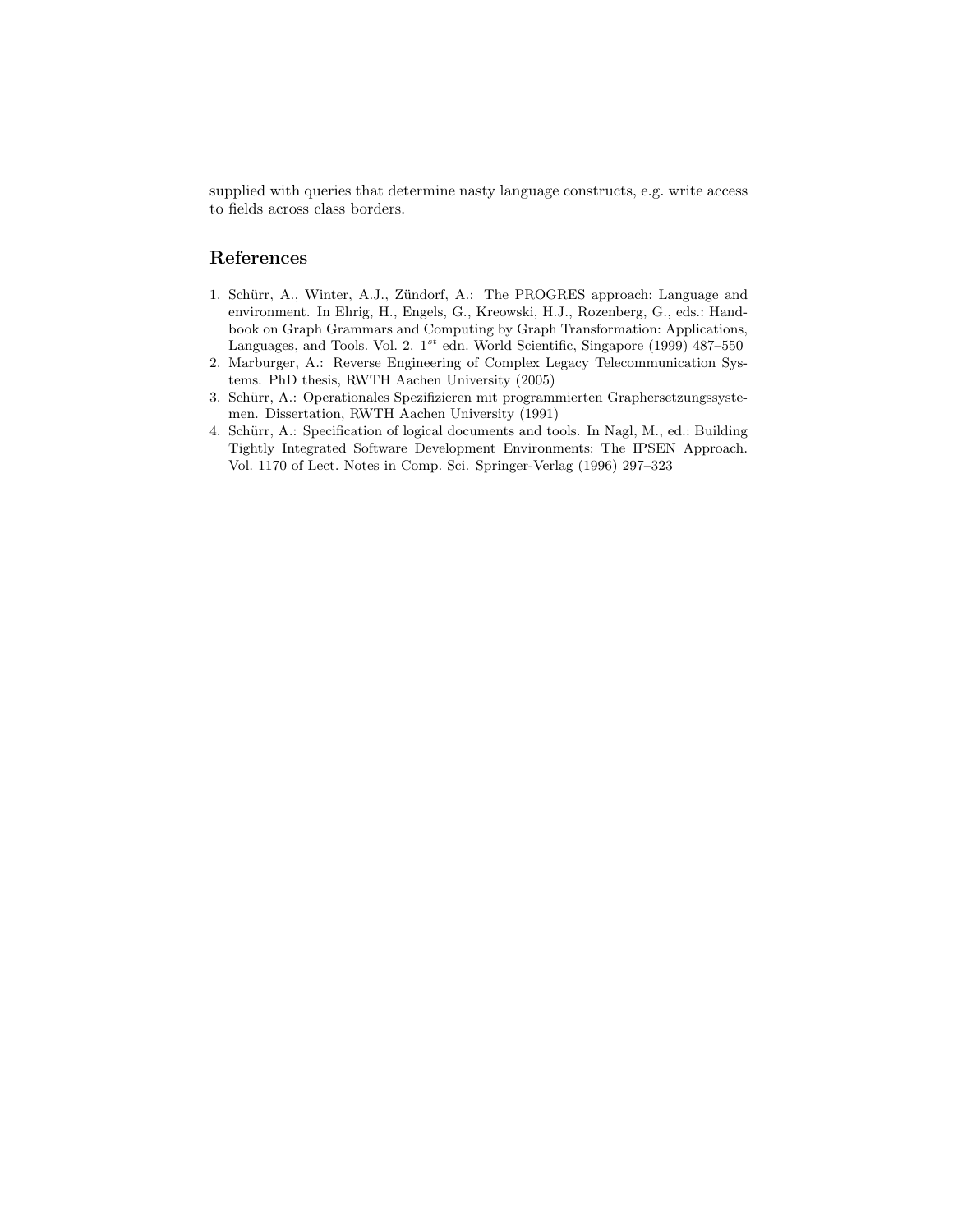# A Getting & using the prototype

This section gives basic information on how to get and run the prototypical editor. It is intended as reference for the reviewers, but is not part of the paper contribution. In case of having trouble with the prototype, please contact the authors.

## A.1 Getting

– Our prototype is available for download at (case sensitive): http://se.rwth-aachen.de/files/progres/GraBaTs08 Refactoring PROGRES.tgz The filesize is approximately 14 megabytes.

## A.2 Starting the prototype

- The downloaded archive should be extracted somewhere.
- Make sure a Java SE 5 or 6 runtime environment is installed, and the JAVA HOME environment variable is set.
- The prototype is started using Refactoring.sh (Linux) or Refactoring.bat (Win32).
- The prototype was tested on recent Windows and Linux versions, we cannot guarantee its functionality on other platforms.

## A.3 Running the example

- The sample code can be loaded via the File menu (Backup / Restore GXL). Loading 100k of GXL code might take some time, although we are still optimizing the solution. Alternatively, trivial demo graphs can be created via the Add Sample Data Menu.
- The generated diagram can be layouted using e.g. Layout Sugiyama.
- Refactoring rules are applied using the Refactorings toolbar or menu.
- The prototype should be closed via File Exit.

## A.4 Inspecting the specification

- PROGRES can be freely downloaded from our website: http://se.rwth-aachen.de/research/progres
	- However, getting it running is non-trivial due to quite out-dated library dependencies. We recommend the virtual machine image release - have a look at the Release page.
- After you launched PROGRES, single-left click on the last specification document, and type "m" (short for import)
- Enter any name, confirm with TAB
- Select the GraBaTs.backup file from the distribution to import the specification
- Right-click to open the appended specification
- Source-code generation isn't fully possible with the current VM release we will fix this soon. Still you may inspect the specification and try the interpreter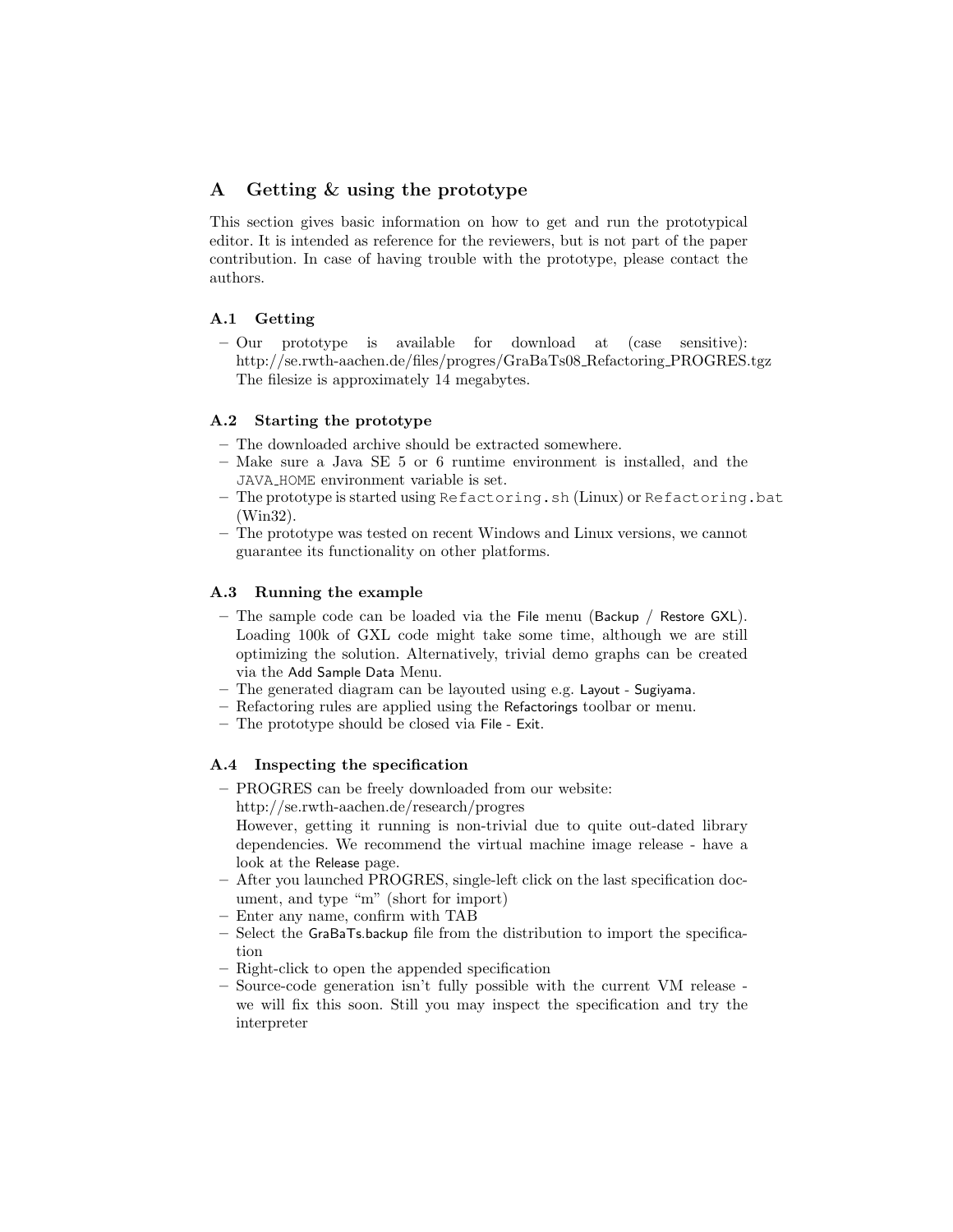# B Full Specification

This section comprises the full PROGRES specification used to create the refactoring tool. It is also provided in plain text format in the archive (see above) as file named GraBaTs.backup.

```
spec GraBats08_CS1
declares
 section metamodel
 declares
 node class PGElement
  intrinsic
  original_id : string := "";
  derived
  chooseOption = not empty ( self.<-marker_of- );
  methods
  transformation selectMarker
  =use m : Marker := elem ( self. <- marker_of- )
   do
   m.select
   end
  end ;
  end;
 node class Named is a PGElement
  intrinsic
  name : string;
  end;
 node class StructuralFeature is a Named
  intrinsic
  visibility : type in Visibility := Public;
  isAbstract := false;
 end;
 node class Classifier is a StructuralFeature end;
 node class Ordered is a PGElement
  intrinsic
  order : integer := 1;
```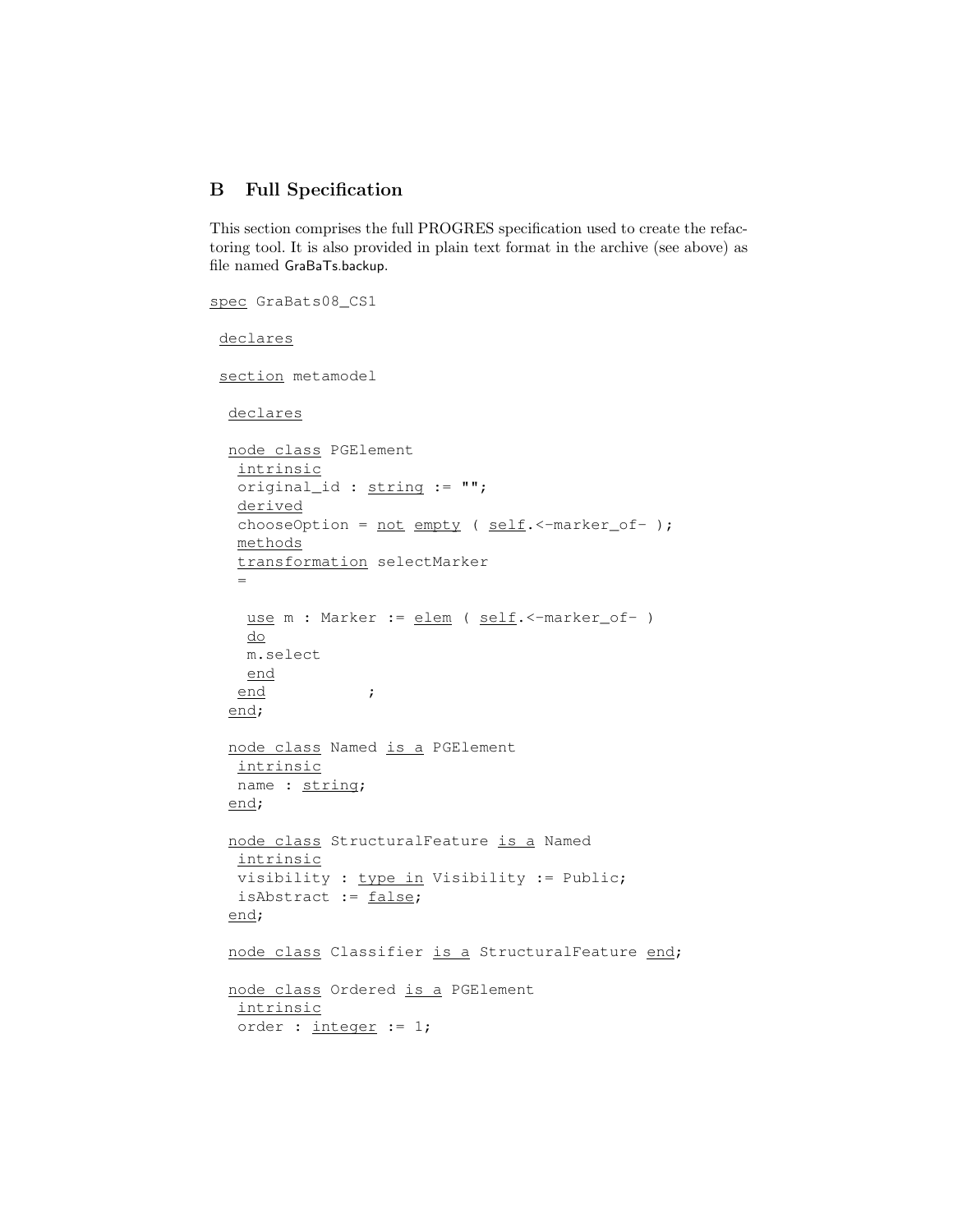edge type extends : Classifier [0:n] -> Classifier [0:n]; edge type import : Classifier [0:n] -> Classifier [0:n]; node type Clazz : Classifier intrinsic cIsFinal : boolean := false; end; node type Interface : Classifier end; edge type implements : Clazz [0:n] -> Interface [0:n]; node type Package : Named end; edge type pBelongsTo : Package [0:n] -> Package [0:1]; edge type cBelongsTo : Classifier [0:n] -> Package [1:1]; node type Variable : StructuralFeature intrinsic vIsStatic : boolean := false; vIsFinal : boolean := false; end; edge type vType : Variable [0:n] -> Classifier [0:1]; edge type vBelongsToClass : Variable [0:n] -> Clazz [0:1]; edge type vBelongsToBody : Variable  $[0:n] \rightarrow$  MethodBody  $[0:1]$ ; edge type vBelongsToExpr : Variable  $[0:n] \rightarrow$  Expression  $[0:1]$ ; node type MethodBody : PGElement end; edge type mBelongsTo : MethodBody [0:n] -> Clazz [1:1]; edge type binding : Operation [1:1] -> MethodBody [0:n]; node type Operation : StructuralFeature intrinsic

end;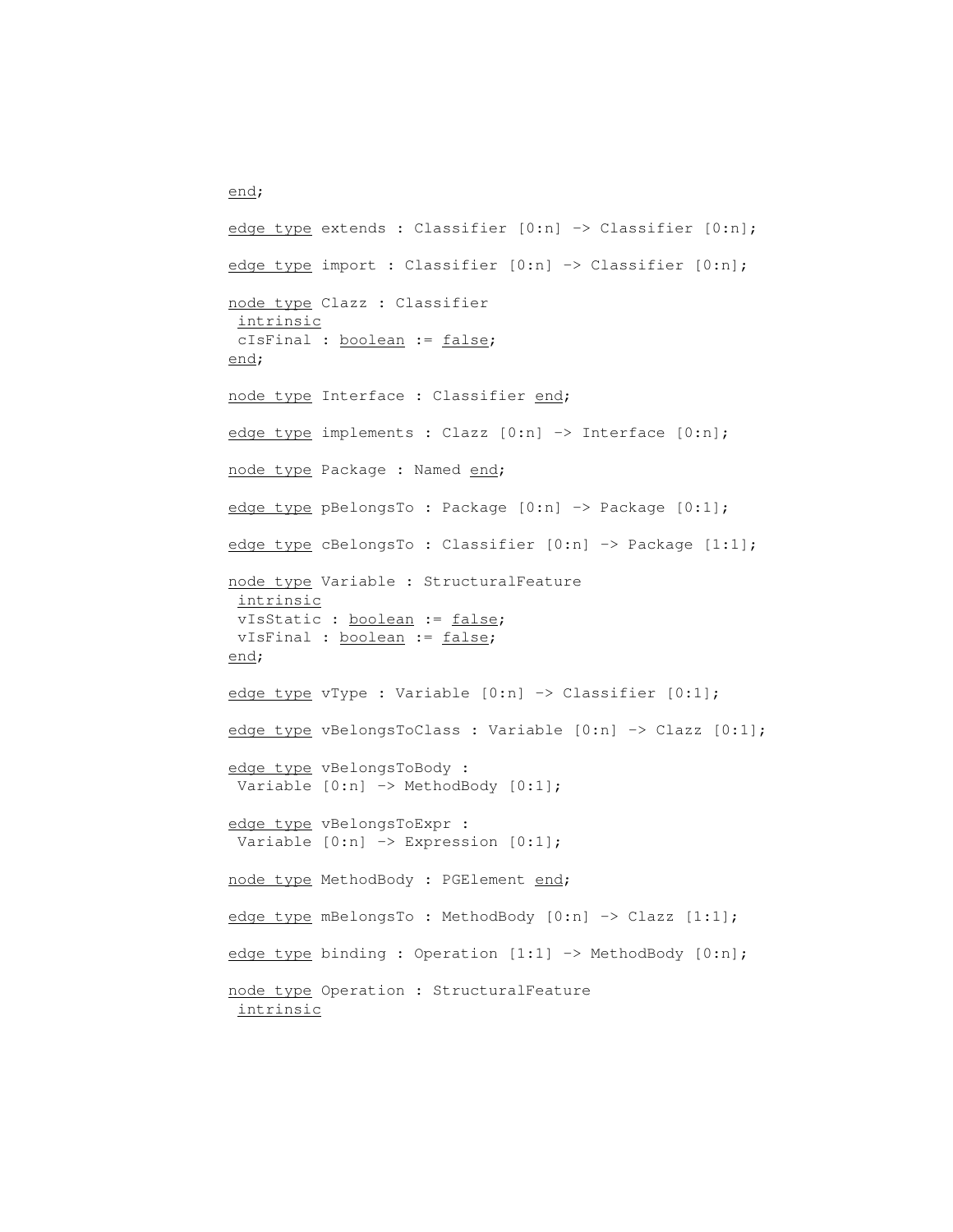```
oIsStatic : boolean := false;
oIsFinal : boolean := false;
end;
edge type oBelongsTo : Operation [0:n] -> Interface [0:1];
edge type oType : Operation [0:n] -> Classifier [0:1];
edge type parameter : Operation [1:1] -> Parameter [0:n];
node type Parameter : Ordered end;
edge type pType : Parameter [0:n] -> Classifier [1:1];
node type Literal : PGElement
intrinsic
val : string;
end;
edge type lType : Literal [0:n] \rightarrow Clazz [1:1];
node class Expression is a Ordered end;
edge type expression : Expression [0:1] -> Expression [0:n];
node type Access : Expression
intrinsic
aThis : boolean := false;
end;
edge type aLinkLiteral : Access [1:1] -> Literal [0:1];
edge type aLinkParameter : Access [0:n] -> Parameter [0:1];
edge type aLinkVariable : Access [0:n] -> Variable [0:1];
edge type aLinkClass : Access [0:n] -> Clazz [0:1];
node type Update : Expression
intrinsic
uThis : boolean := false;
end;
edge type uLinkParameter : Update [0:n] -> Parameter [0:1];
```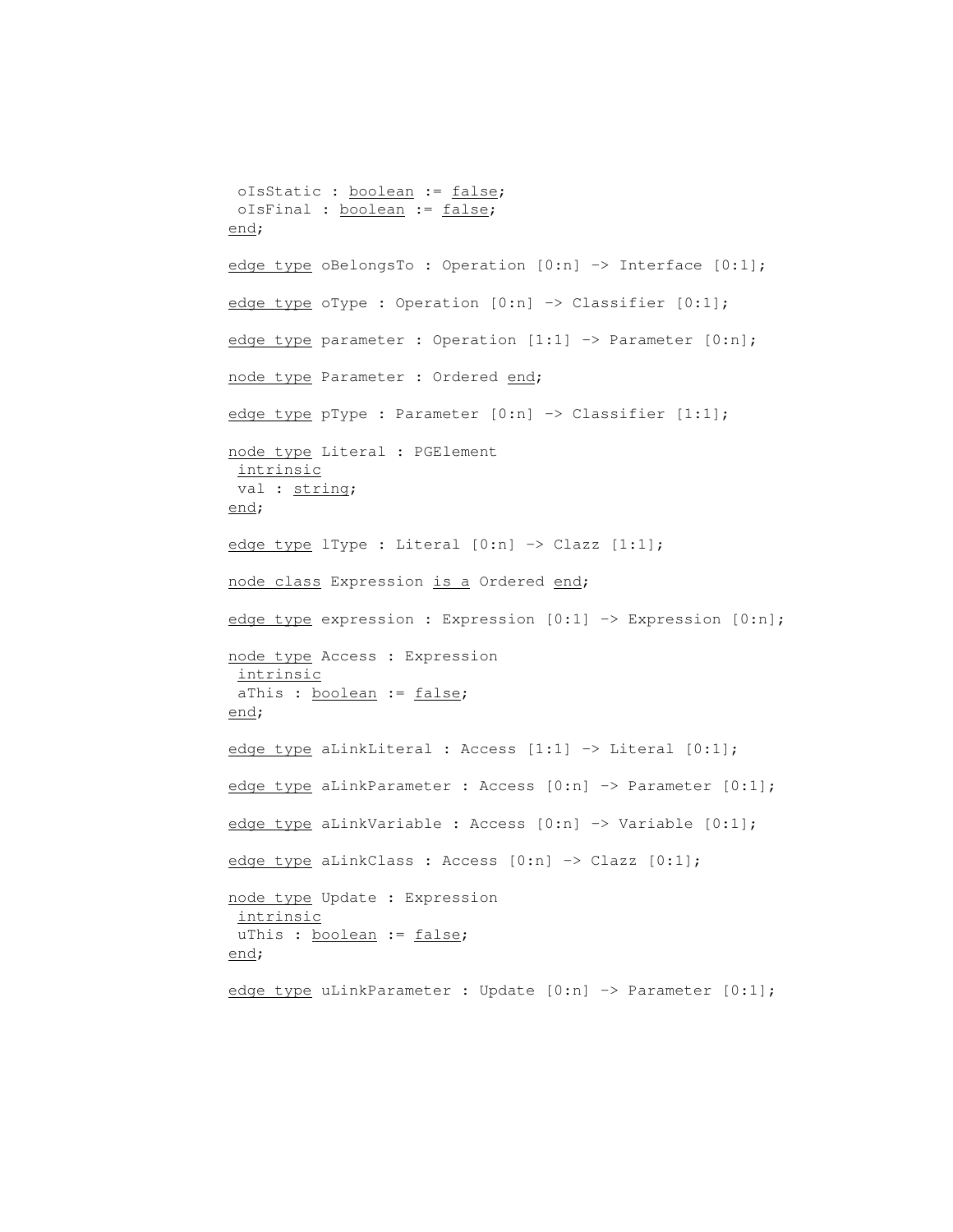```
edge type uLinkVariable : Update [0:n] -> Variable [0:1];
node type Call : Expression
 intrinsic
 cThis : boolean := false;
 cSuper : boolean := false;
 end;
edge type cActualParameter : Call [0:1] -> Expression [0:n];
edge type cLink : Call [0:n] -> Operation [0:1];
node type Instantiation : Expression end;
node type Operator : Expression
 intrinsic
 oName : string;
end;
node type Return : Expression end;
node type Block : Expression end;
edge type bBelongsTo : Block [0:1] -> MethodBody [0:1];
end;
section mmadditions
declares
path ofClass : Expression [0:n] \rightarrow Clazz [0:1] =<-expression-
 & [ ( instance of Block
   & -bBelongsTo->
   & -mBelongsTo-> )
   | ( <-cActualParameter-
   & =ofClass=> ) ]
end;
path of Operation : Expression [0:n] \rightarrow Operation [0:n] =<-expression- : [0:1]
 & [ ( instance of Block
   & -bBelongsTo->
   & <-binding- )
```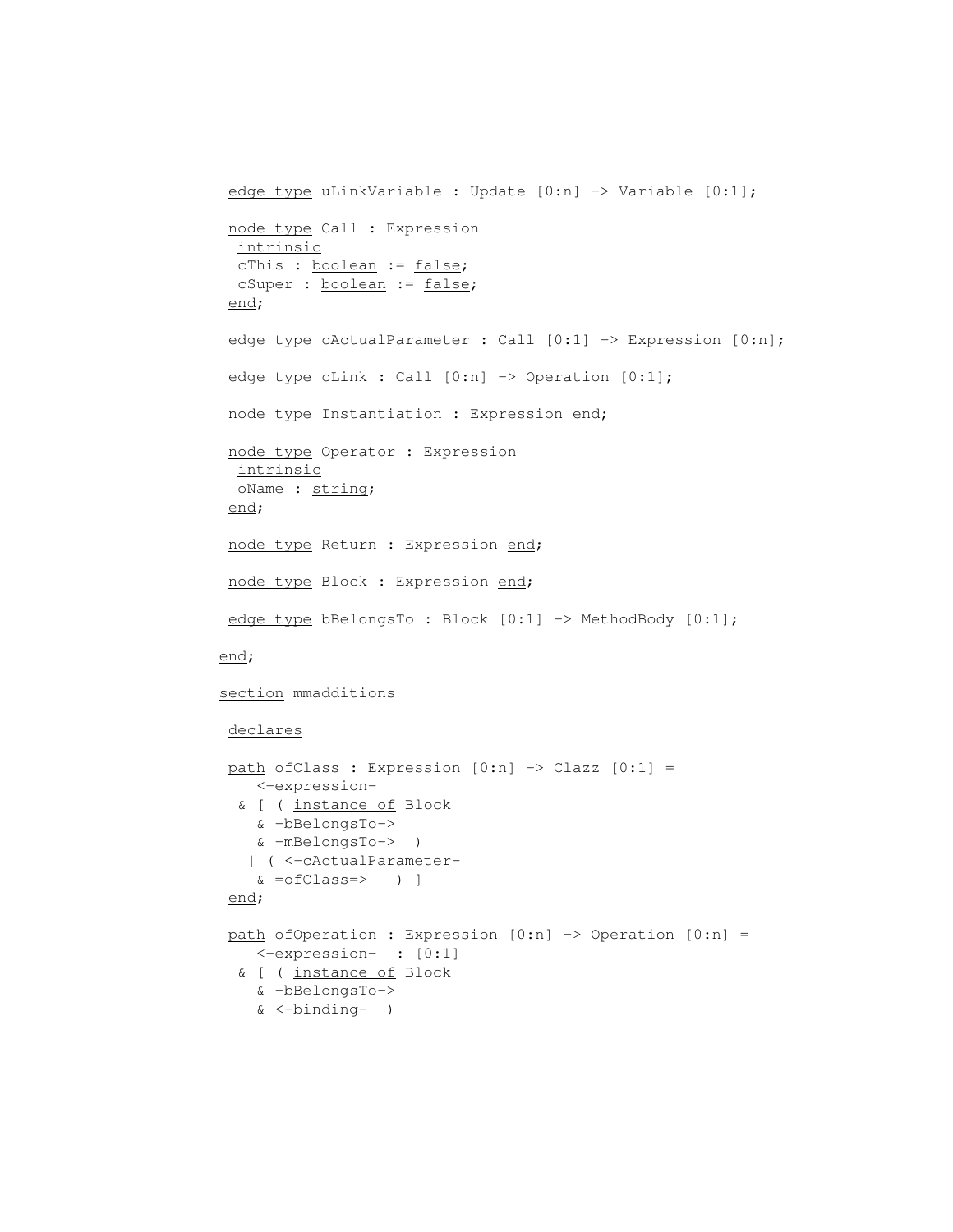```
| ( <-cActualParameter-
   & =ofOperation=> ) ]
end;
path containsSubexp : Expression [0:1] -> Expression [0:n] =
 ( -expression->
 or ( instance of Call
   & -cActualParameter-> ) ) *
end;
path containsExp : Clazz [1:1] -> Expression [0:n] =
  <-mBelongsTo-
 & <-bBelongsTo-
 & =containsSubexp=>
end;
path explicitThisRef : MethodBody [0:1] -> Expression [0:n]
 =
  <-bBelongsTo-
 & =containsSubexp=>
 & ( ( instance of Update
    & valid (self.uThis) )
  or ( instance of Access
    & valid (self.aThis) )
  or ( instance of Call
    & valid (self.cThis) ) )
end;
path implicitThisRef : MethodBody [0:1] -> Expression [0:n]
 =
 '1 => '2 in
  <−bBelongsTo−
                 & =containsSubexp=>
                                               expression
     '1 : MethodBody
                                '2 : Expression
                                                         '4 : Expression
                                    \sum\trianglerightmBelongsTo
                                                       ( instance of Access
       '3 : Clazz
                      ( instance of Access
                                                          or instance of Call ) & with −aLinkVariable−>
                       & valid (self.−aLinkVariable−>.−vBelongsToClass−>
                              in '3.( −extends−> * ) ) )
                 or ( instance of Update
                       & with −uLinkVariable−>
                       & valid (self.−uLinkVariable−>.−vBelongsToClass−>
                              in '3.( −extends−> * ) ) )
                 or ( instance of Call )
```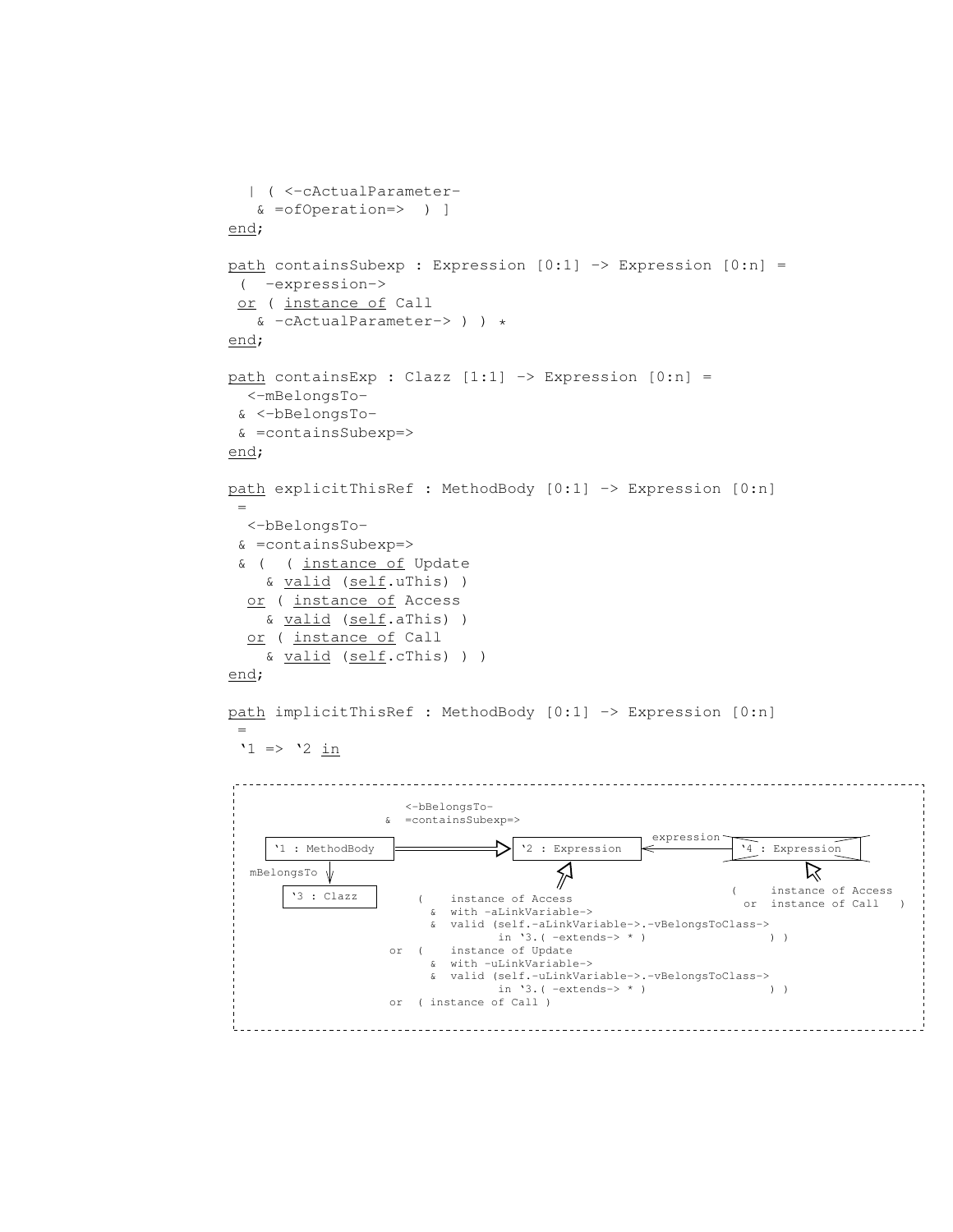```
end;
path exprParent : Expression [0:n] -> Expression [0:n] =
  <-expression-
 & ( instance of Call
  or instance of Access )
end;
end;
section utility
declares
node class ENUM
 meta
 ordinal : integer;
 end;
node class Visibility is a ENUM end;
 function '<=' : ( left, right : type in Visibility) ->
 boolean =
 left.ordinal <= right.ordinal
 end;
node type Public : Visibility
 redef meta
 ordinal := 1;
 end;
node type Protected : Visibility
 redef meta
 ordinal := 2;
end;
node type Default : Visibility
 redef meta
 ordinal := 3 ;
end;
node type Private : Visibility
 redef meta
 ordinal := 4;
 end;
```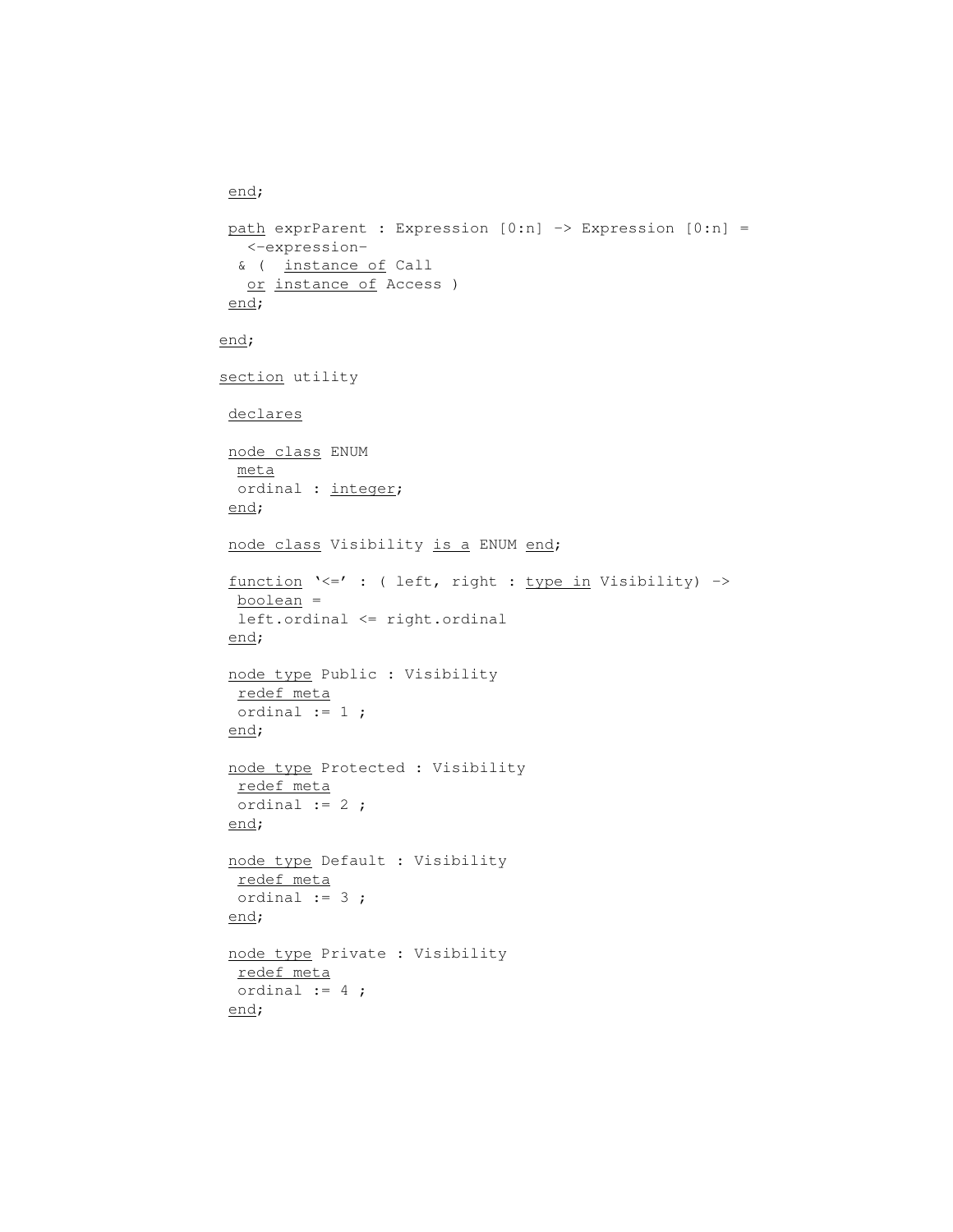```
node class Accessor is a ENUM end;
node type Getter : Accessor
redef meta
ordinal := 1 ;
end;
node type Setter : Accessor
redef meta
ordinal := 2;
end;
function - accessorName :
 ( v : Variable ; variant : type in Accessor ;
predefName : string [0:1]) \longrightarrow string =[ not empty ( predefName ) :: predefName : [1:1]
 | [ variant = Getter :: "get"
 | "set" ] & toFirstUpper ( v.name ) ]
end;
function - toFirstUpper : (n : string) \rightarrow string =use first := substr ( n, 1, 1 ) ::[ first = "a" :: "A"
 | first = "b" :: "B"
 | first = "c" :: "C"
 | first = "d" :: "D"
 | first = "e" :: "E"
 | first = "f" :: "F"
 | first = "g" :: "G"
 | first = "h" :: "H"
 | first = "i" :: "I"
 | first = "j" :: "J"
 | first = "k" :: "K"
 | first = "l" :: "L"
 | first = "m" :: "M"
 | first = "n" :: "N"
 | first = "o" :: "O"
 | first = "p" :: "P"
 | first = "q" :: "Q"
 | first = "r" :: "R"
 | first = "s" :: "S"
 | first = "t" :: "T"
 | first = "u" :: "U"
```
 $|$  first = "v" :: "V"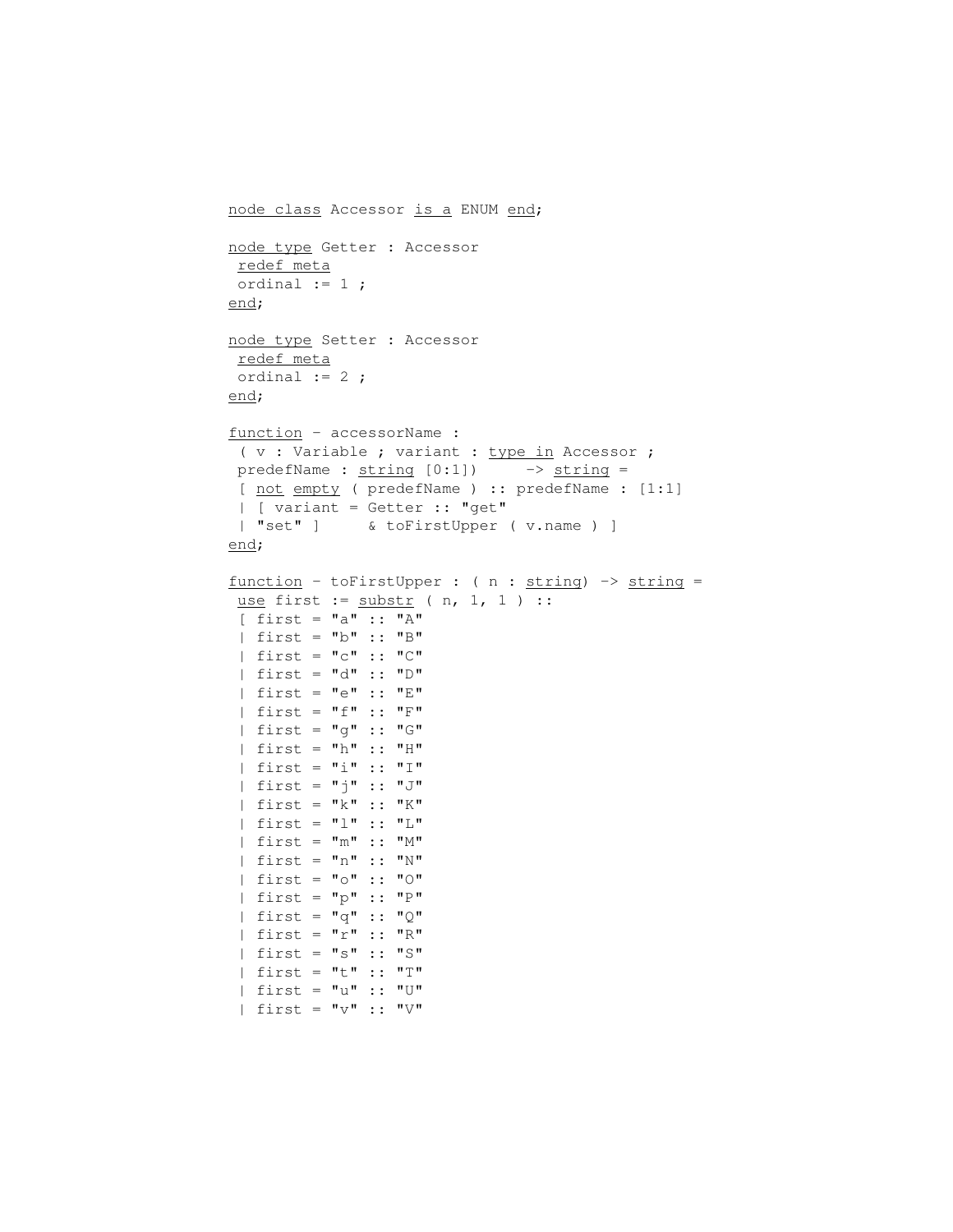```
| first = "w" :: "W"
  | first = "x" :: "X"| first = "\mathbf{y}" :: "Y"
 | first = "z" :: "Z"
 | first ] & substr ( n, 2, length ( n ) )
 end
 end;
 function - min : ( i : integer [0:n]) -> integer =
 min2 ( 0, <u>all</u> i )
 end;
 function - min2: ( i, j : integer) \rightarrow integer =
 [ i > j :: j ]| i ]
 end;
function - max : (i : integer [0:n]) \rightarrow integer =max2 ( 0, <u>all</u> i )
end;
 function - max2 : (i, j : integer) \rightarrow integer =[ i < j :: j
 | i ]
end;
end;
section markers
declares
node class Marker
  intrinsic
 description : string;
 methods
 transformation select;
 end;
edge type marker_of : Marker [0:1] -> PGElement [1:1];
transformation + mrk_ClearChooses =
```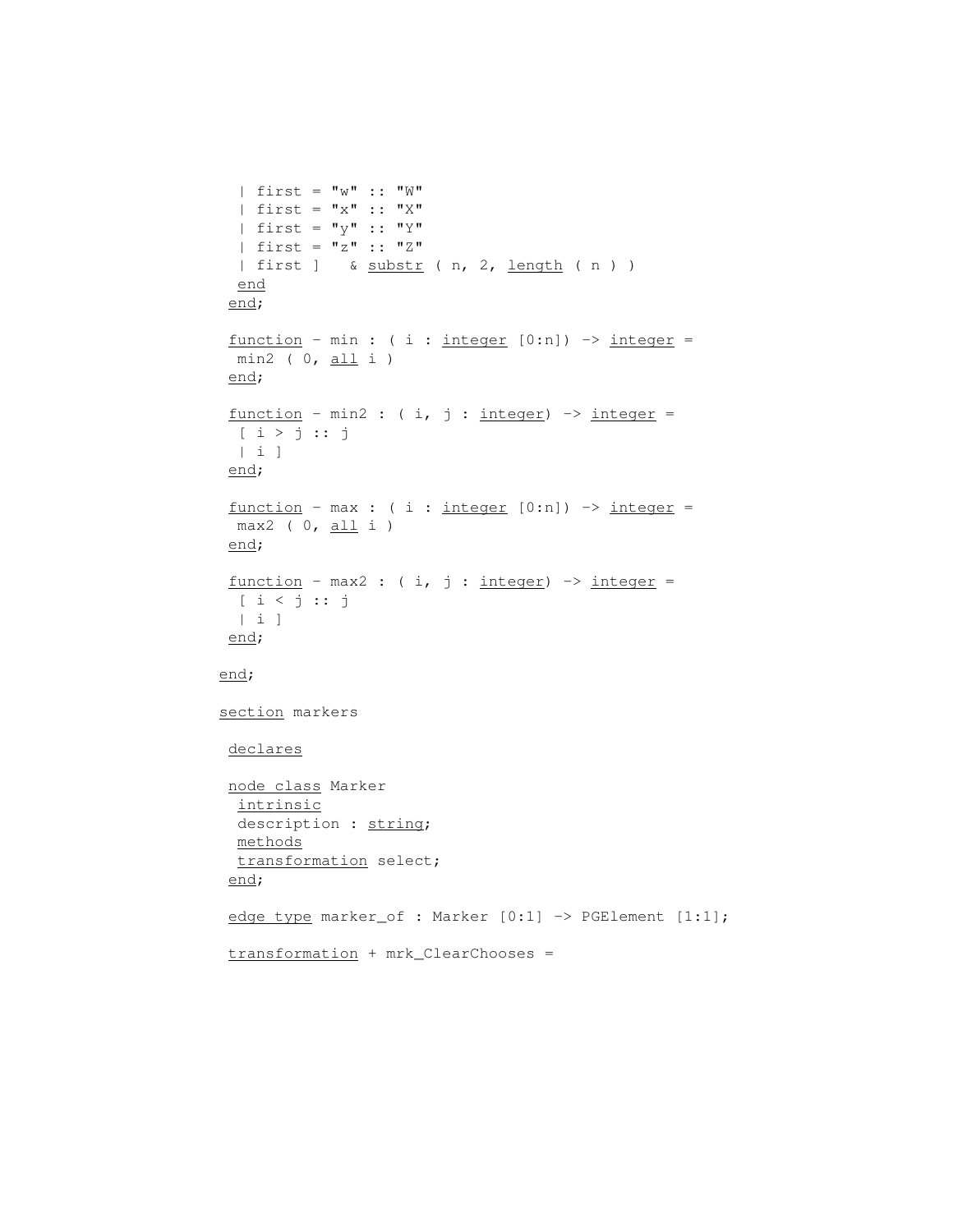```
|<br>| '1 : Marker<br>|--------------<sup>1</sup>
 t_____________________
 ::=
 end;
end;
section refactorings
declares
 section s_EncapsulateField
 declares
 transformation EncapsulateField
   ( var : Variable ; getterName : string [0:1] ;
   setterName : string [0:1] ; useAccessorsAlways : boolean ;
   accessorVisibility : type in Visibility)
   =
   skip
   & not empty ( var.-vBelongsToClass-> )
   &
   use
   go : Operation [0:1]
    :=
    elem
    ( var.-vBelongsToClass->.<-mBelongsTo-.<-binding-.valid
      (self.name = accessorName ( var, Getter, getterName )))
    (*search for method of adequate name *) \qquad \qquad ;so : Operation [0:1]
    : =elem
    ( var.-vBelongsToClass->.<-mBelongsTo-.<-binding-.valid
    (self.name = accessorName ( var, Setter, setterName)))(*search for method of adequate name *) \qquad \qquad ;newVis : type in Visibility
```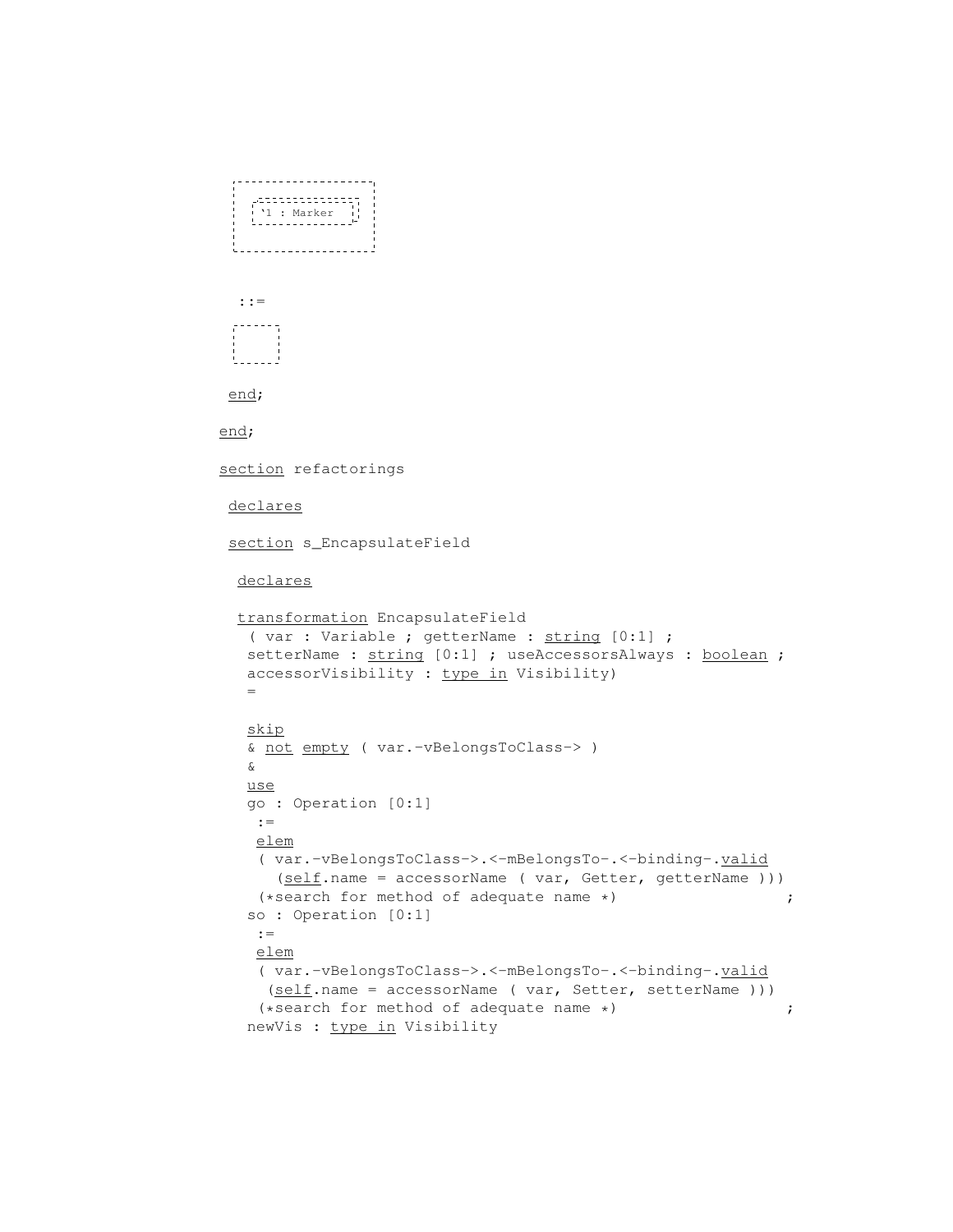```
:= elem ( ef_NewVisibility ( accessorVisibility, var ) )
do
 skip
 & <u>for all</u> op := <u>elem</u> ( go <u>or</u> so ) ::
 (op.oIsStatic = var.vIsStatic)
 and not (op.isAbstract)
 and (op.visibility.ordinal <= newVis.ordinal)
 end
  (*Check preconditions on existing operations *)
 &
 choose
 when empty ( go )
 then
 ef_DeclareGetter
  ( var, accessorName ( var, Getter, getterName ), newVis,
  out go )
 else
 skip
 end
 (*Declare getter unless present *)
 &
 choose
 when empty (so)
 then
 ef_DeclareSetter
   ( var, accessorName ( var, Setter, setterName ), newVis,
   out so )
else
 skip
 end
 (*Declare setter unless present *)
& ef_ReplaceUpdate ( var, so : [1:1], useAccessorsAlways )
 & ef_ReplaceAccess ( var, go : [1:1], useAccessorsAlways )
& var.visibility := Private (*hide variable *)
end
end;
transformation - ef_ReplaceUpdate
 ( var : Variable ; setter : Operation ; useAcc : boolean)
 * =
```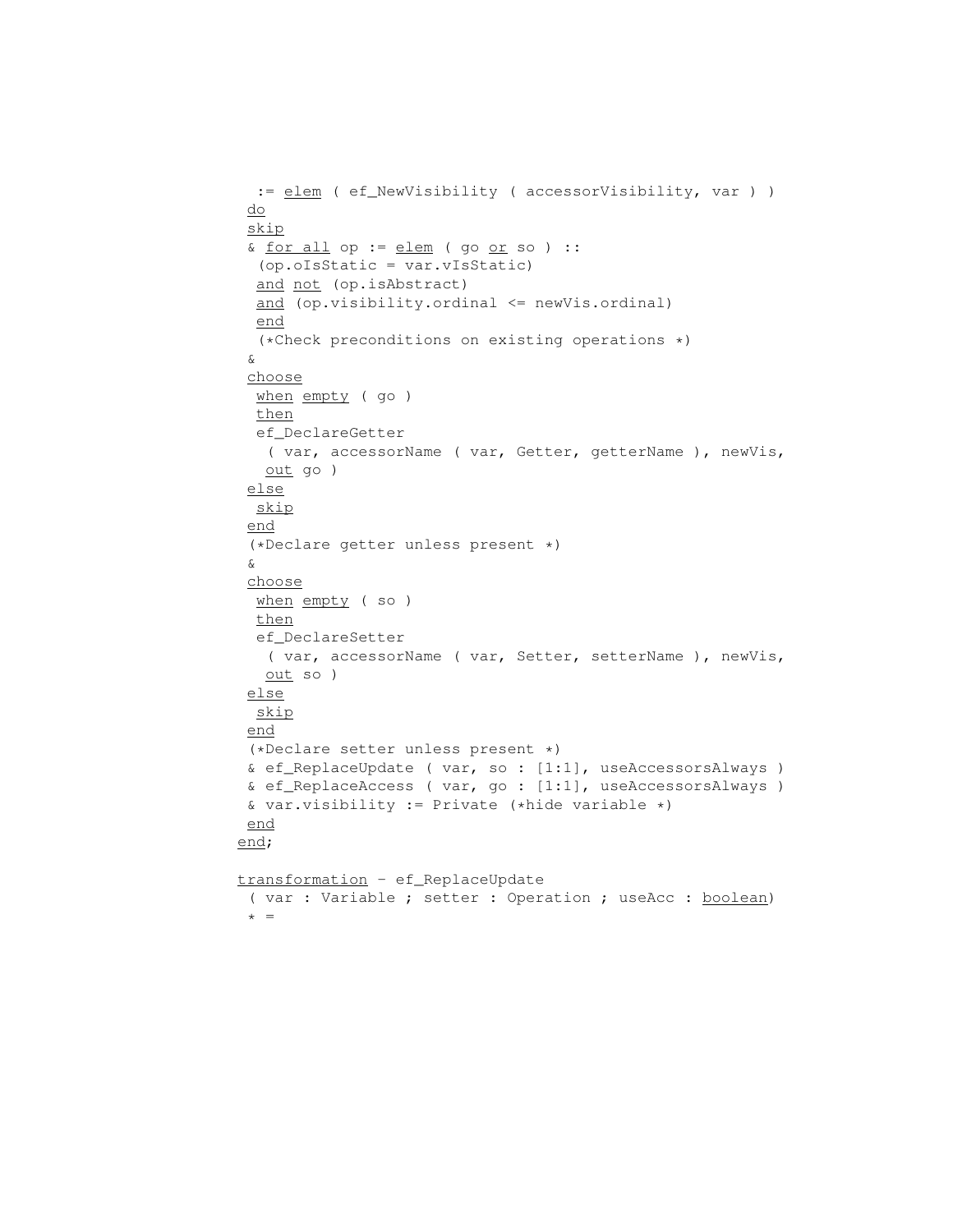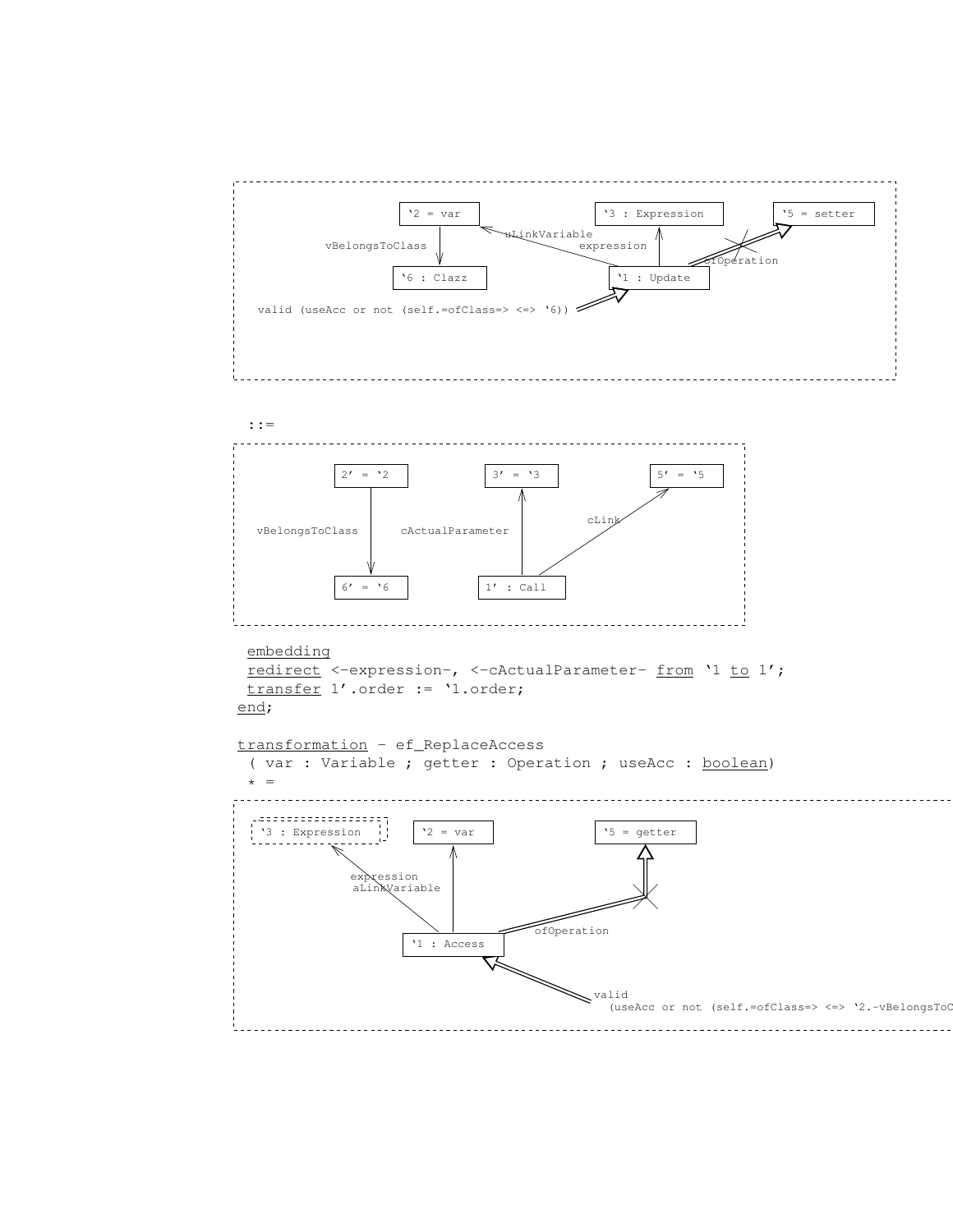

```
embedding
 redirect <-expression-, <-cActualParameter- from '1 to 1';
 transfer 1'.order := '1.order;
end;
transformation - ef_DeclareGetter
```

```
( var : Variable ; gname : string ;
newVis : type in Visitility ; out op : Operation) =
```
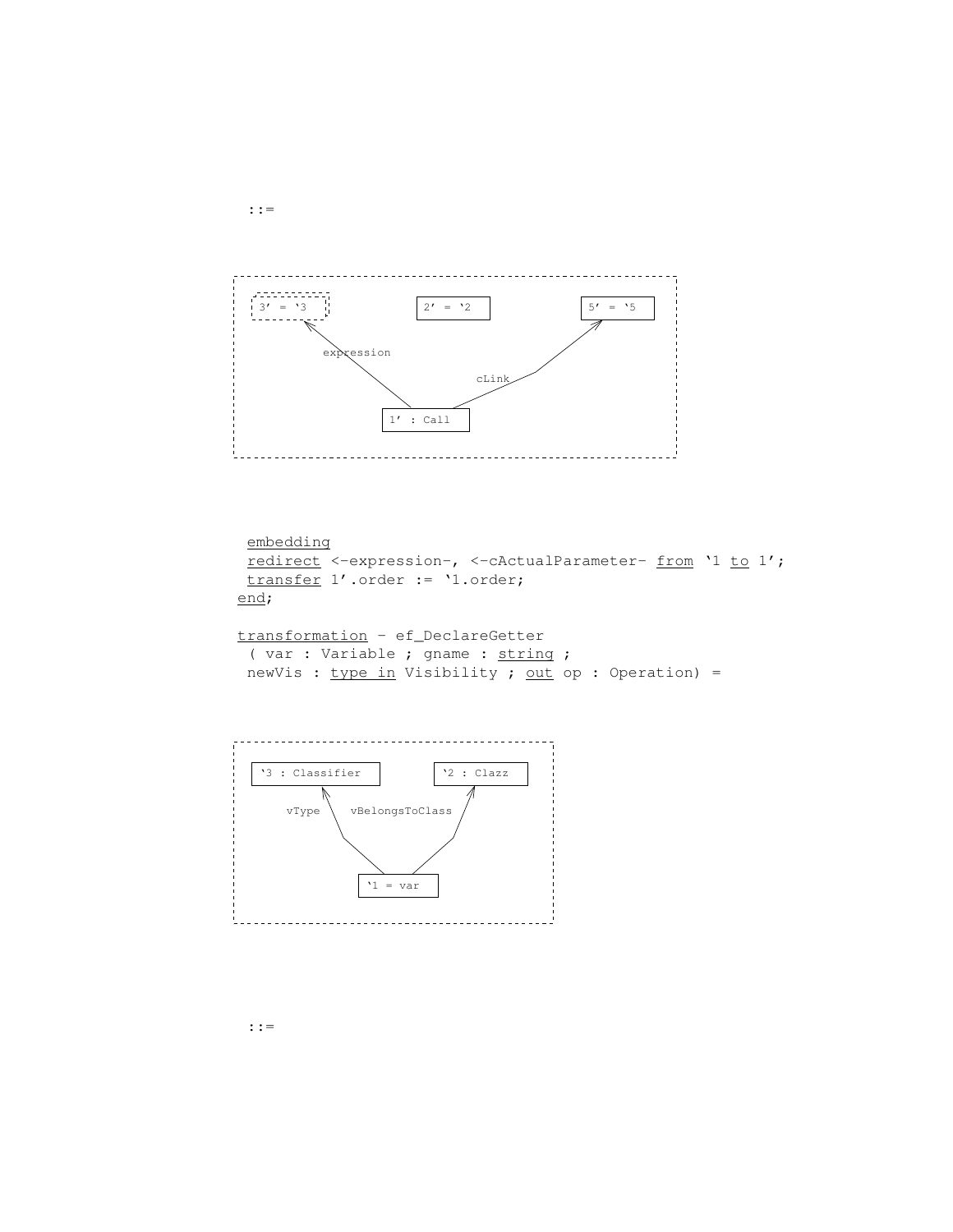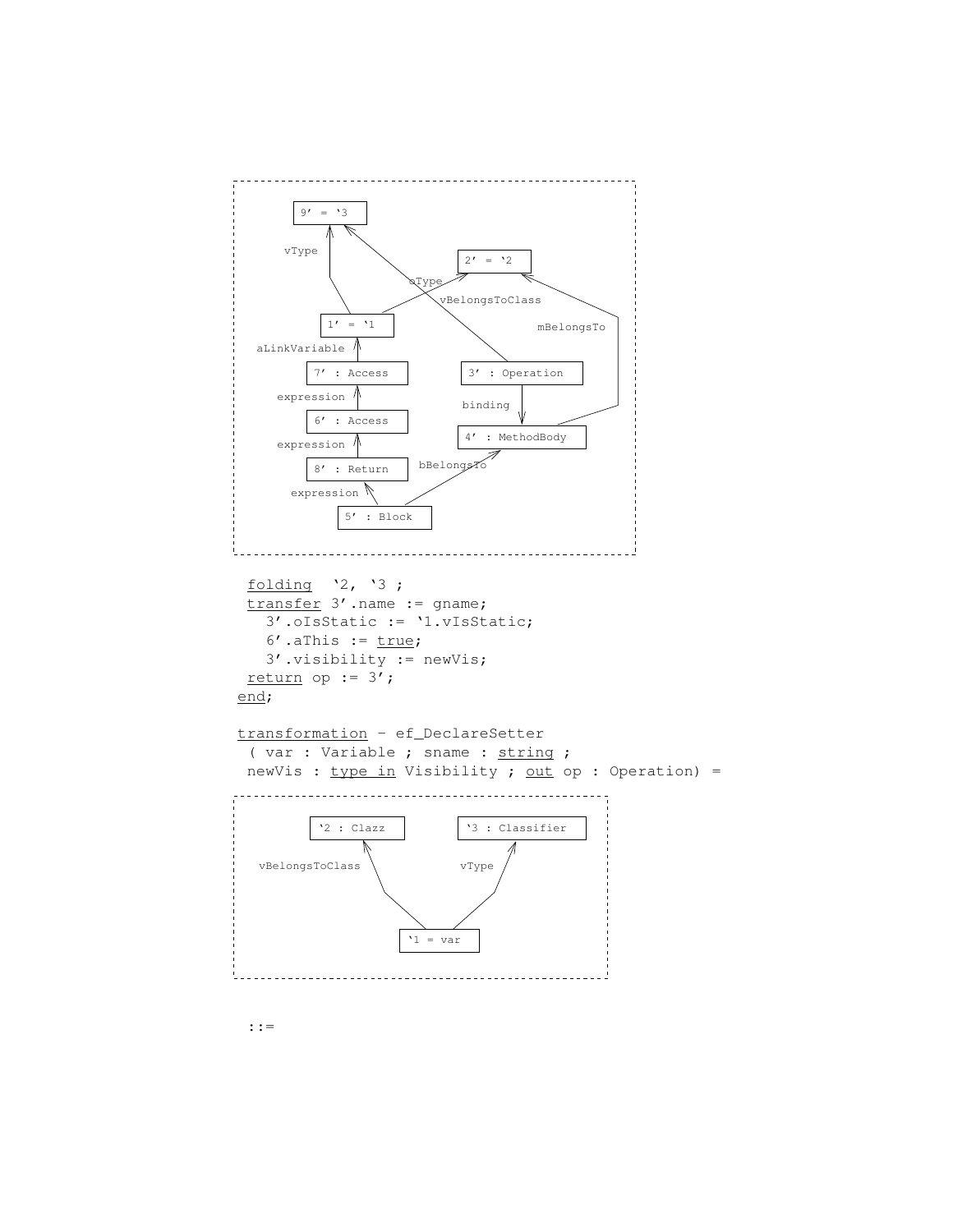```
2' = '2 10' = '3
   vBelongsToClass
                             mBelongsTo
                                   4' : MethodBody
                                          bBelongsTo
       uLinkVariable
                                 expres:
                8' : Update
                                     aLinkParameter / parameter
                                       6' : Access
                            sion
                           5' : Block
            expression \mathbb A9' : Access
                       vType
             1' = '1pType
                                                7' : Parameter
                                                  binding
                                                          3' : Operation
  folding '2, '3 ;
  transfer 3'.name := sname;
    3'.oIsStatic := '1.vIsStatic;
    3'.visibility := newVis;
    9' .aThis := true;return op := 3';
 end;
 function - ef_NewVisibility :
  ( selVis : type in Visibility ; var : Variable) ->
  type in Visibility [0:1] =
  [ var.visibility = Public :: Public
  | var.visibility = Private :: selVis
  | (var.visibility in (Protected or Default))
  and (selVis in (Public or var.visibility)) ::
  selVis  ]
 end;
end;
section s_MoveMethod
 declares
```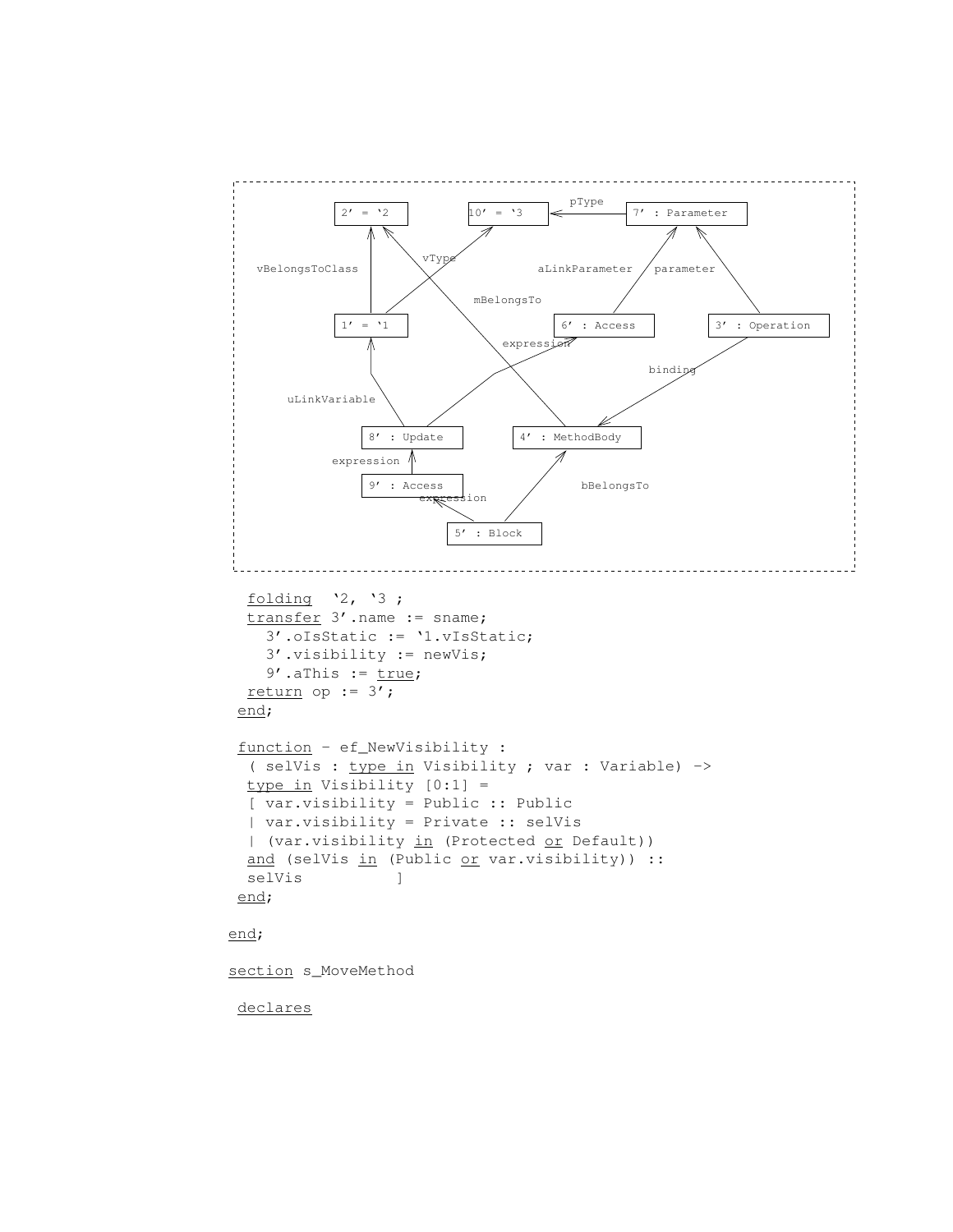```
transformation MoveMethod
```

```
( body : MethodBody ; trg : Clazz ; use_delegation : boolean)
 =
not (body.<-binding-.oIsStatic)
& not mm_conflictingMoval ( body, trg )
       (*will not override method *)
 & not mm_hasSuperCall ( body )
      (*no call to super constructor *)
 & not (body.-mBelongsTo-> <=> trg)
  (*do not move to own class *)
 & not (body.<-binding-.name = body.-mBelongsTo->.name)
 (*not a constructor *)
 & empty ( instance of Marker )
 (*no selection open *)
&
for all candidate : PGElement
  := elem ( body.=mm_incrementCandidates ( trg ) => )
do
mm_createSelection ( body, trg, use_delegation, candidate )
end
&
use choices : Marker [0:n] := (instance of Marker)
do
choose
 when empty ( choices )
 then
 fail
 (*No choice induces transaction failure *)
 else
 when (\text{card} (choice) = 1)then
 use c : Marker [1:1] := \underline{elem} ( choices )
 do
  c.select (*Unique choice is selected automatically *)
 end
 else
 skip
 (*Requires User interaction to select choice. *)
end
end
end;
```
transformation mm\_createSelection

( body : MethodBody ; trg : Clazz ; use\_delegation : boolean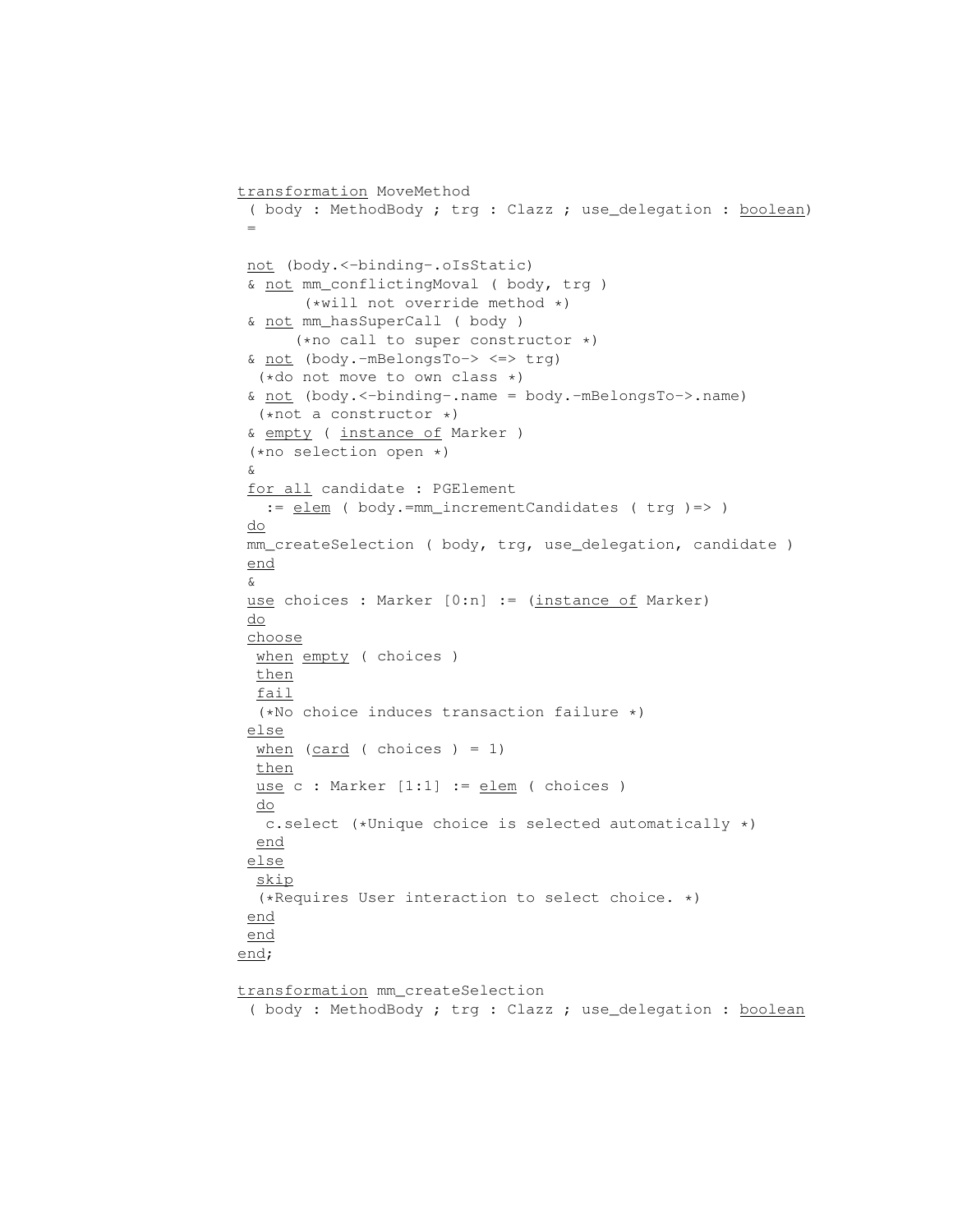



transfer 2'.useDelegation\_mrk := use\_delegation; end;

```
node type MoveMethodMarker : Marker
intrinsic
method_mrk : MethodBody;
useDelegation_mrk : boolean;
target_mrk : Clazz;
methods redef
 redef transformation select =
 use src : Clazz := self.method_mrk.-mBelongsTo->;
  op : Operation := self.method_mrk.<-binding-;
  along := self.marker_of
  do
  choose
   when self.useDelegation_mrk
   or not mm_isLocalDecl ( self.method_mrk )
  then
  use deleg_op : Operation;
   call : Call
   do
   mm_addDelegate_base
   ( self.method_mrk, src, self.marker_of, out deleg_op,
    out call )
    & choose
```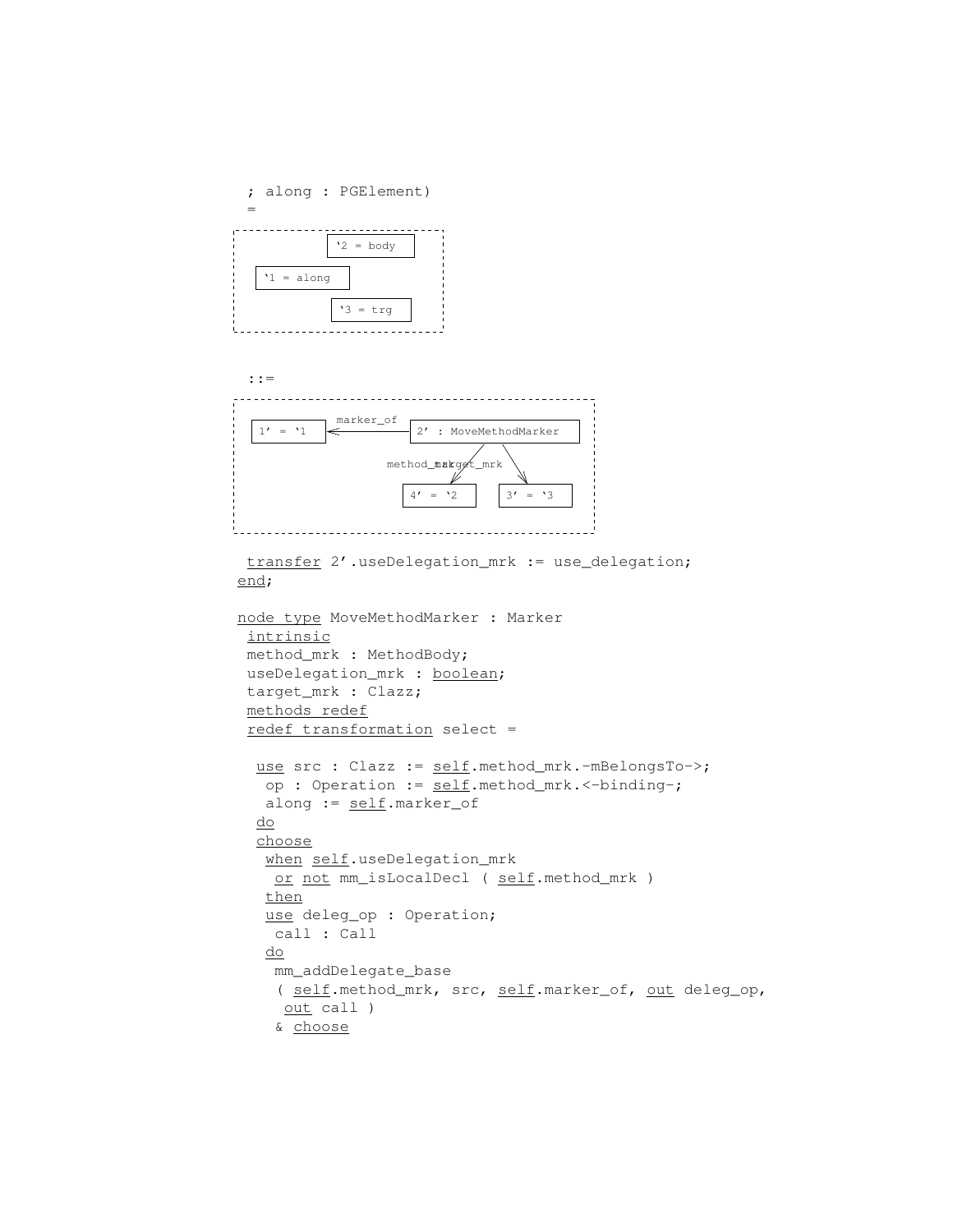```
mm_addDelegate_return ( deleg_op )
  else
  skip
  end
  & mm_addDelegate_parameters
   ( op, deleg_op, call, self.marker_of )
 end
else
 skip
end
(*When using delegates, add them immediately to the source class. *)
&
choose
when
 exist e := self.method_mrk.( ( =explicitThisRef=>
         & -expression-> )
         or =implicitThisRef=> )
  ::
  not (e.( instance of Access
   & -aLinkVariable-> ) <=> along)
  and not (e. ( instance of Update
     & -uLinkVariable-> ) <=> along)
 end
 (*This access or update, except to the variable being moved along *)
 or exist c := self.method_mrk.<-binding-.<-cLink- ::
   not empty ( c.( =exprParent=> +
       & instance of Call ) )
 end
  (*Complex call: having a call as receiver *)
 then
 use thisParam : Parameter
 do
 mm_rewriteOp_sourceParamDecl ( op, src, out thisParam )
  & mm_rewriteOp_sourceParamAppl_explicit ( thisParam )
 & mm_rewriteOp_sourceParamAppl_implicit ( thisParam )
  & mm_rewriteOp_sourceParam_simplify
   ( thisParam, self.marker_of )
  & mm_rewriteCall_sourceParam_implicitReceiver ( thisParam )
  & mm_rewriteCall_sourceParam_explRcv ( thisParam )
 end
else
skip
end
&
choose
```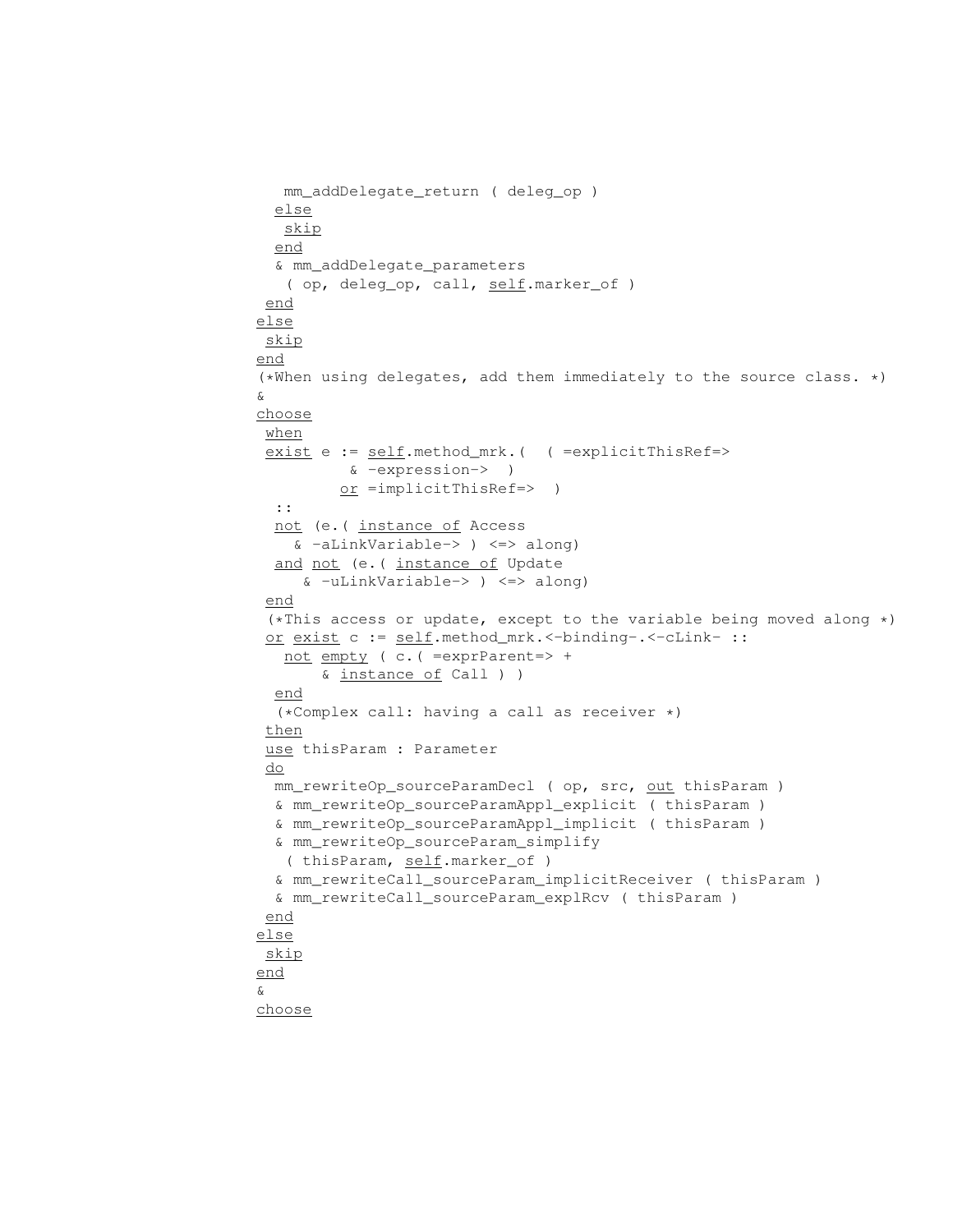```
when self.useDelegation_mrk
   or not mm_isLocalDecl ( self.method_mrk )
  then
  skip
  else
  choose
  when (self.marker_of is instance of Variable)
  then
   mm_rewriteCall_variable ( op, self.marker_of : Variable )
  else
  when (self.marker_of is instance of Parameter)
  then
   mm_rewriteCall_alongParam_removeRcv
   ( op, self.marker_of : Parameter )
   & mm_rewriteCall_alongParam_noReceiver
    ( op, self.marker_of : Parameter )
  end
  end
  (*If NOT using delegates, rewrite calls acoording to move-along
 element after treatmet of 'this'references. *)
  & mm_moveBody ( self.method_mrk, self.target_mrk )
      (*Right, we still have to move a method. *)
  & choose
  mm_rewriteOp_param ( op, self.marker_of )
  else
  skip
  end
  (*Remove parameters we moved along - just in case. *)
 & mm_fixVisibility ( self.method_mrk )
 & mrk_ClearChooses
 end
end;
end;
transformation - mm_moveBody
 ( body : MethodBody ; trg : Clazz) =
'4 : Clazz \vert '2 = trg
                 mBelongsTo
```
 $'1 = body$ 

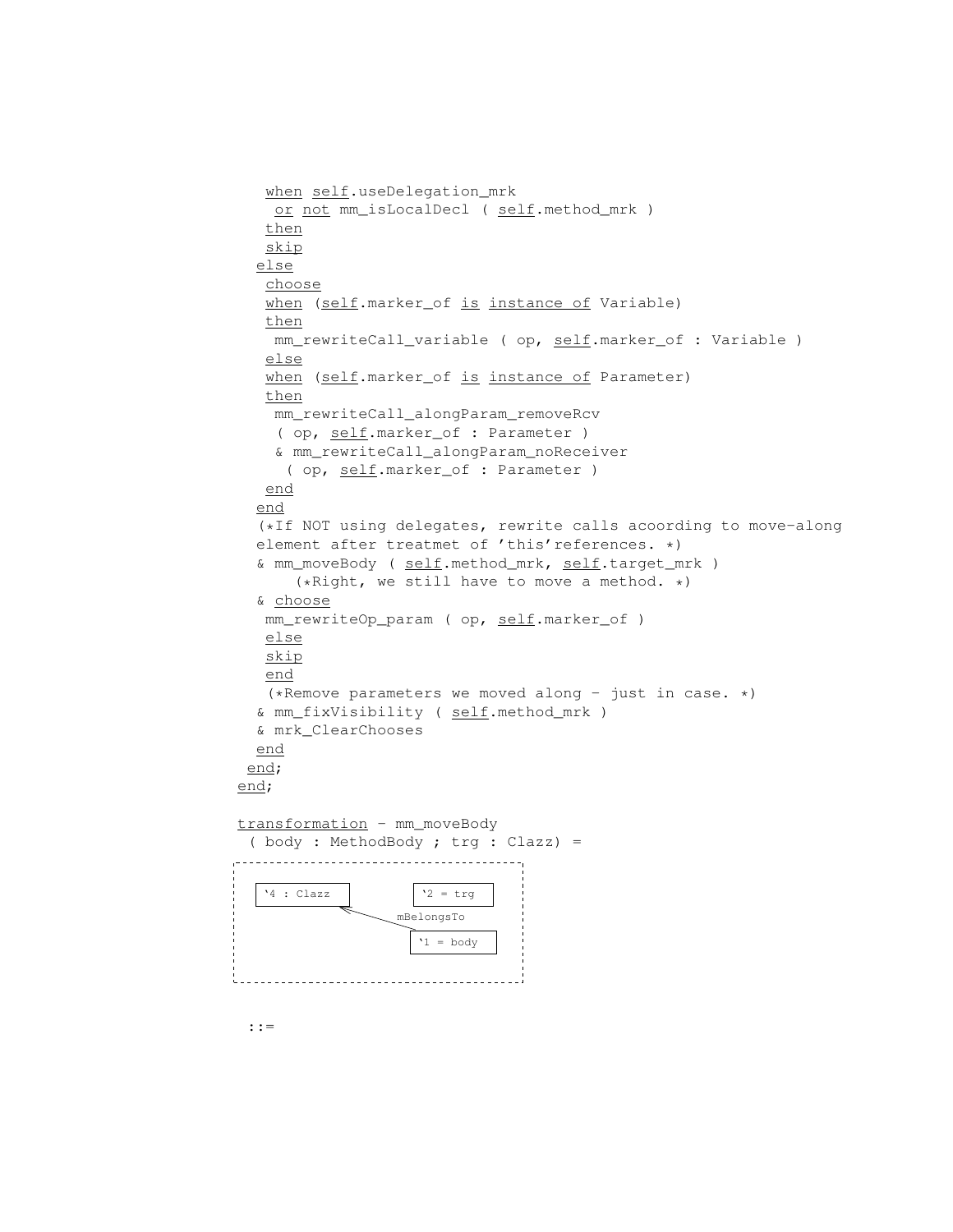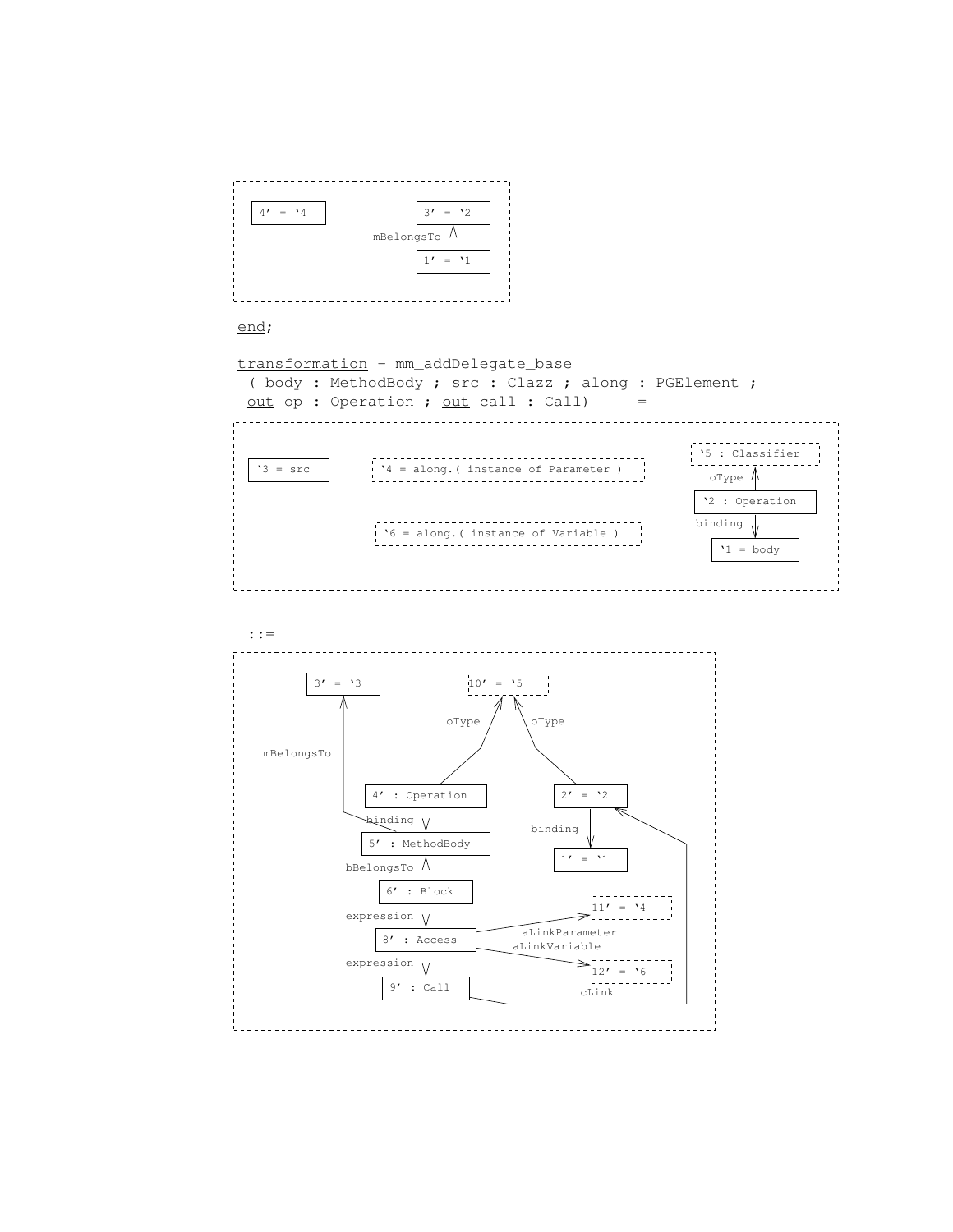```
embedding redirect <- cLink- from '2 to 4';
 transfer 4'.name := '2.name;
   4'.oIsFinal := '2.oIsFinal;
   4'.visibility := '2.visibility;
   2'.visibility := Public;
 return op := 4';
   call := 9';
end;
(*Replaces the method to be moved by a delegation method,
though not considering parameters. Furthermore, any call to the
moving method is redirected to the newly created delegate method.
*)
```

```
transformation - mm_addDelegate_return
 ( deleg_op : Operation) =
```


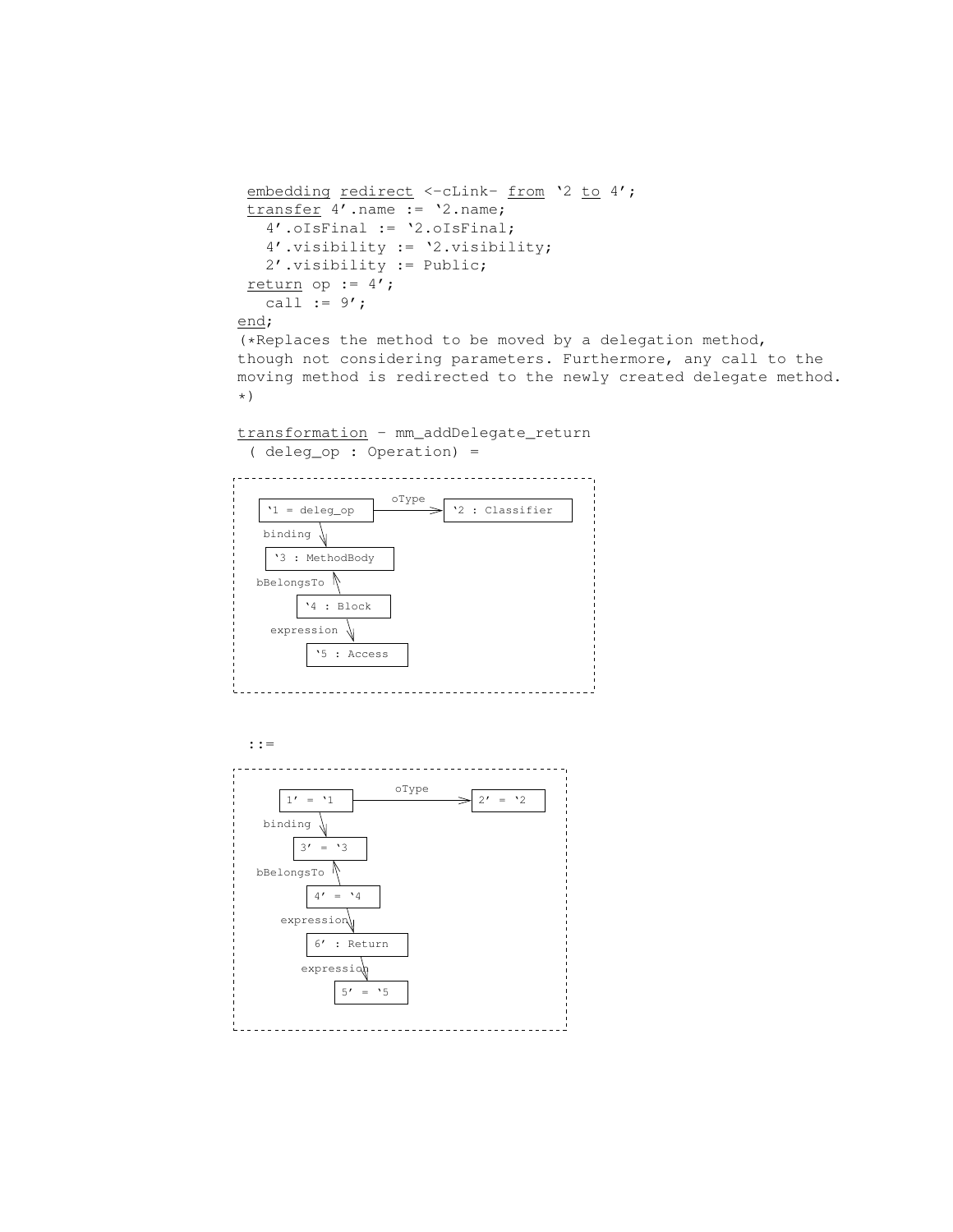



transfer 6'.order := '4.order; 7'.order := '4.order;

## end;

(\*For each parameter of the moving method, with exception of the parameter the method is being moved along, an access and actual parameter is added to the delegation method. \*)

```
query - mm_isLocalDecl( body : MethodBody) =
```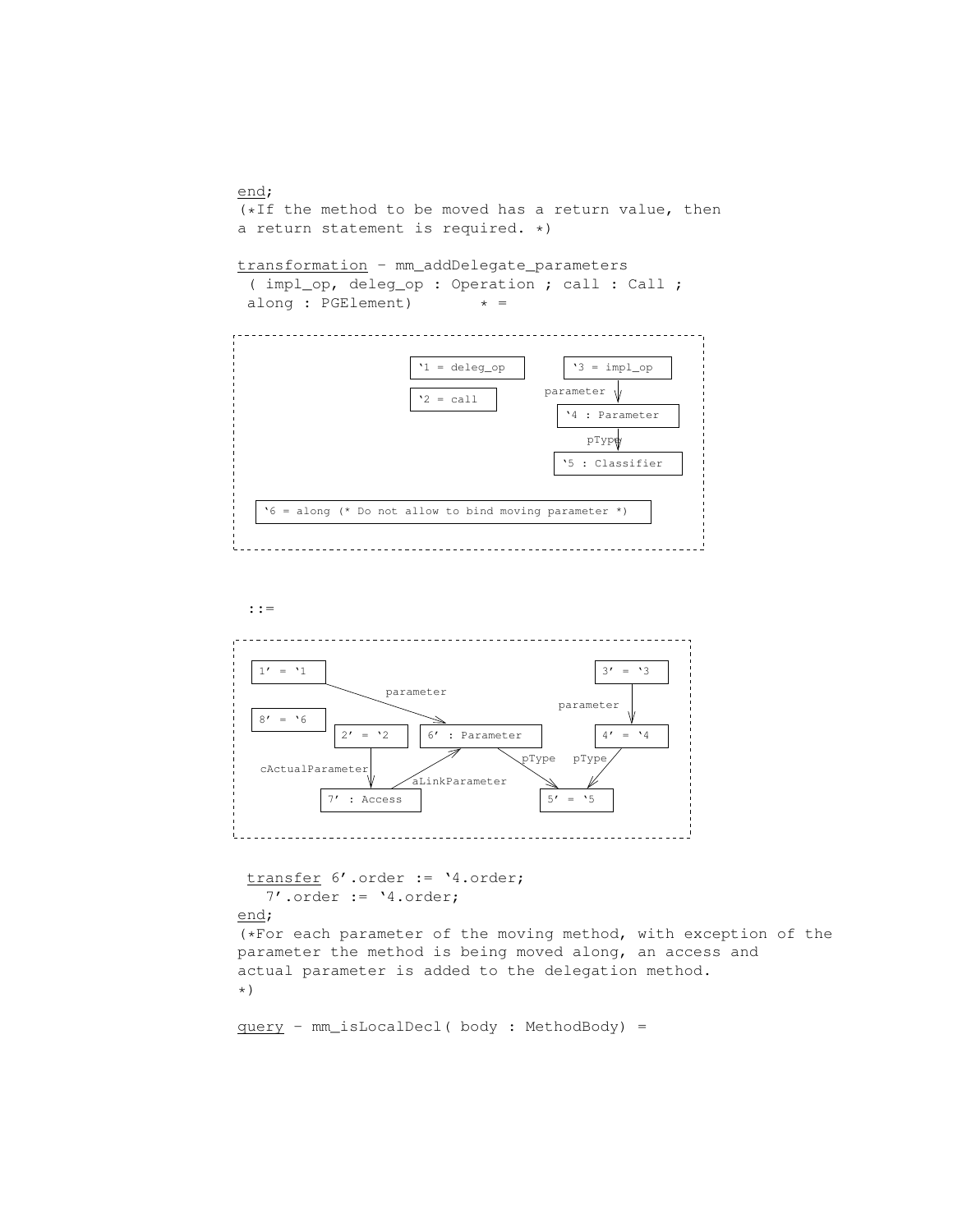

#### end;

(\*An operation is called 'locally declared'iff it has a unique binding, and is not declared in some interface. \*)

transformation - mm\_rewriteCall\_variable ( op : Operation ; var : Variable) \* =





```
embedding
redirect <-expression-, <-cActualParameter- from '2 to 1';
transfer 1'.order := '2.order;
  2'.order := 1;
end;
```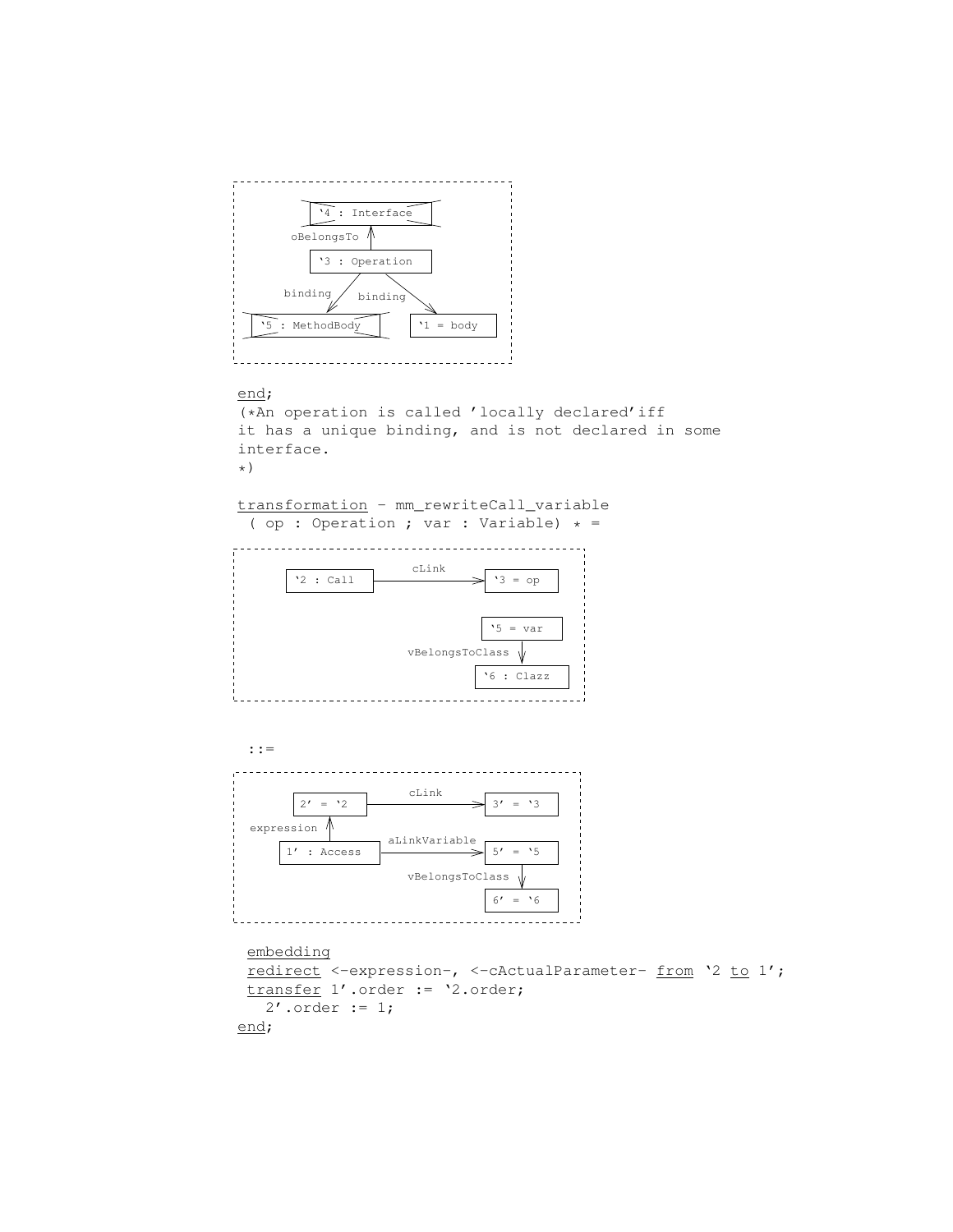(\*Rewrites calls to the moved method by redirecting calls through the selected variable. If the respective call does not belong to the class of var, then the var's visibility is changed to Public, otherwise it is kept. \*)

transformation - mm\_rewriteCall\_alongParam\_noReceiver ( op : Operation ; par : Parameter)  $* =$ 





folding '4, '6 ; condition '2.order = '4.order; embedding redirect <-expression-, <-cActualParameter- from '3 to 4'; transfer 4'.order := '3.order; end; (\*Rewrites accesses to the former method container and subsequent calls to the moved method by invoking the call on the actual parameter of the respective formal parameter where the method is being moved along. This variant treats cases where the call's container is simply retained (e.g. this-calls or remainders of thisParam productions).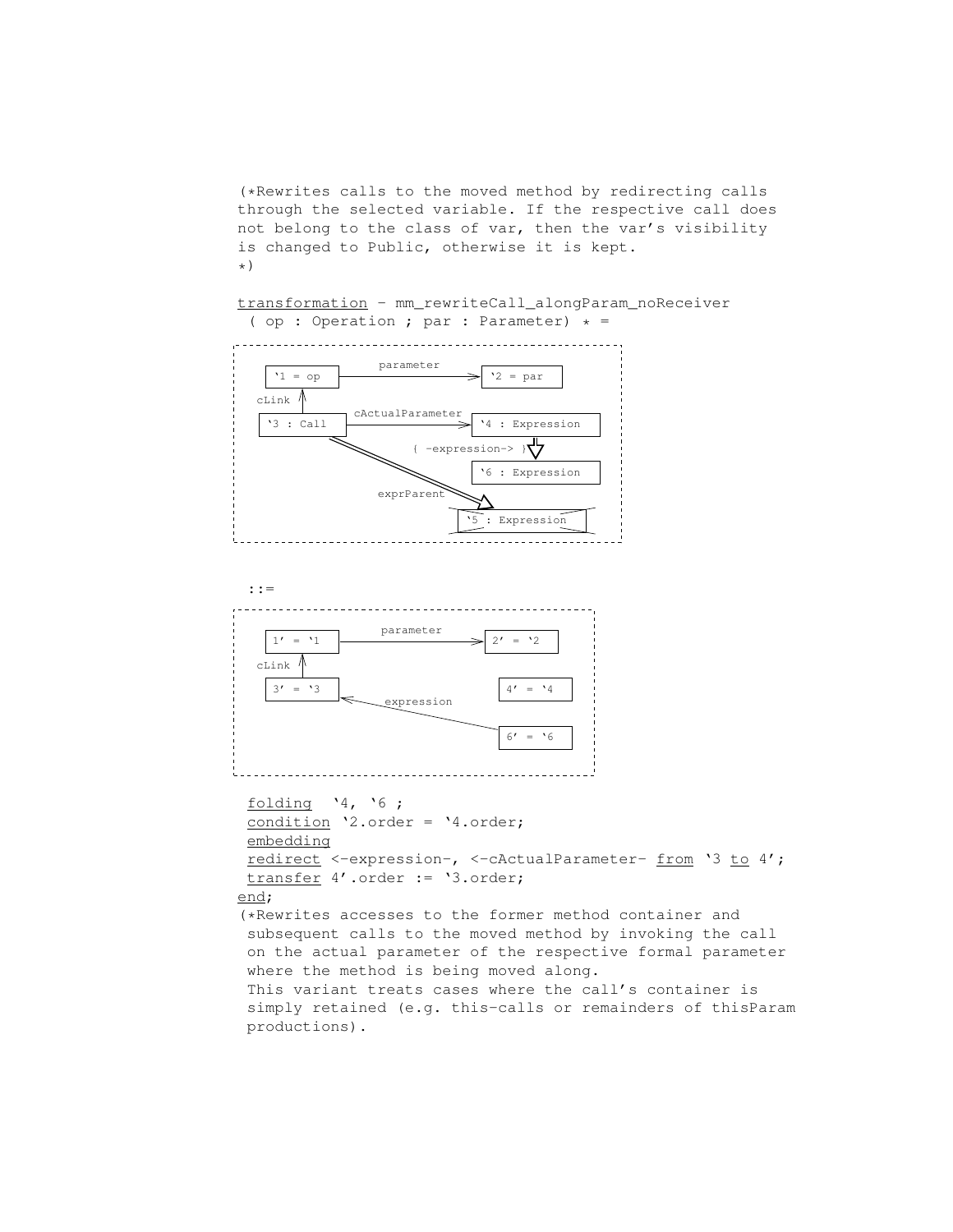\*) (\*Known Bugs: Expects '6 to be unique, which isnt't the case e.g. for binary operators - would require a proper AST structure. \*)

transformation - mm\_rewriteCall\_alongParam\_removeRcv ( op : Operation ; along : Parameter)  $* =$ 





```
folding '4, '8 ;
 condition '2.order = '4.order;
 embedding
 redirect <-expression-, <-cActualParameter- from '5 to 4';
 transfer 4'.order := '5.order;
end;
(*Rewrites accesses to the former method container
and subsequent calls to the moved method by invoking the
call on the actual parameter of the respective formal parameter
where the method is being moved along.
This variant treats the case where the method is invoked from an
expression of accesses, which are DELETED here ('5, '6). Note that any
calls on the expression chain must be preserved, which implies
using them as 'this'parameter value.
*)
```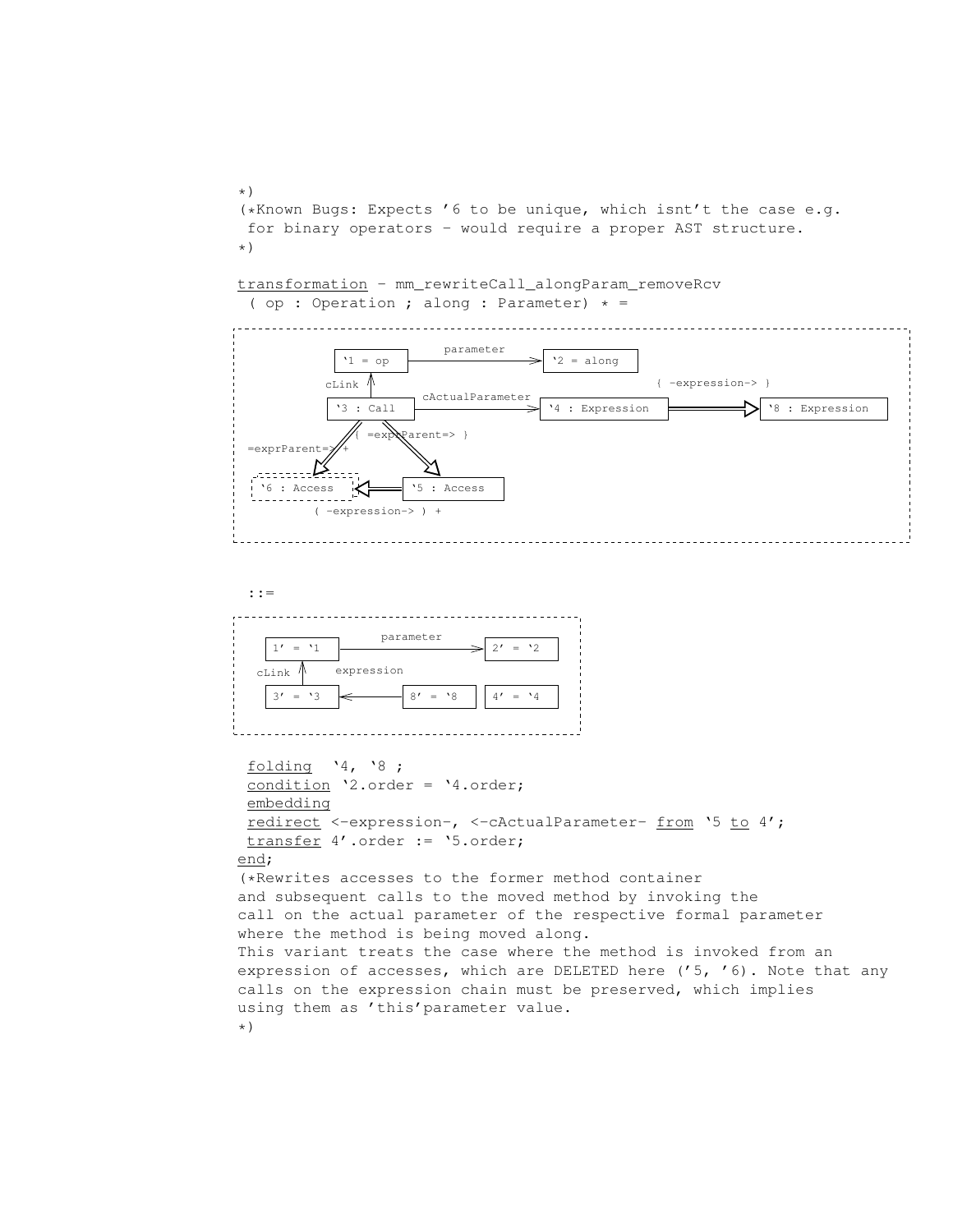transformation - mm\_rewriteCall\_sourceParam\_implicitReceiver ( thisParam : Parameter)  $* =$ 





```
transfer 5'.order := '1.order;
   5'.aThis := true;
end;
(*Rewrites calls to the moved method in a 'this'context, i.e.
with no explicit receiver reference. In this case, an explicit
'this'access is inserted.
*)
transformation - mm_rewriteCall_sourceParam_explRcv
```

```
( thisParam : Parameter) * =
```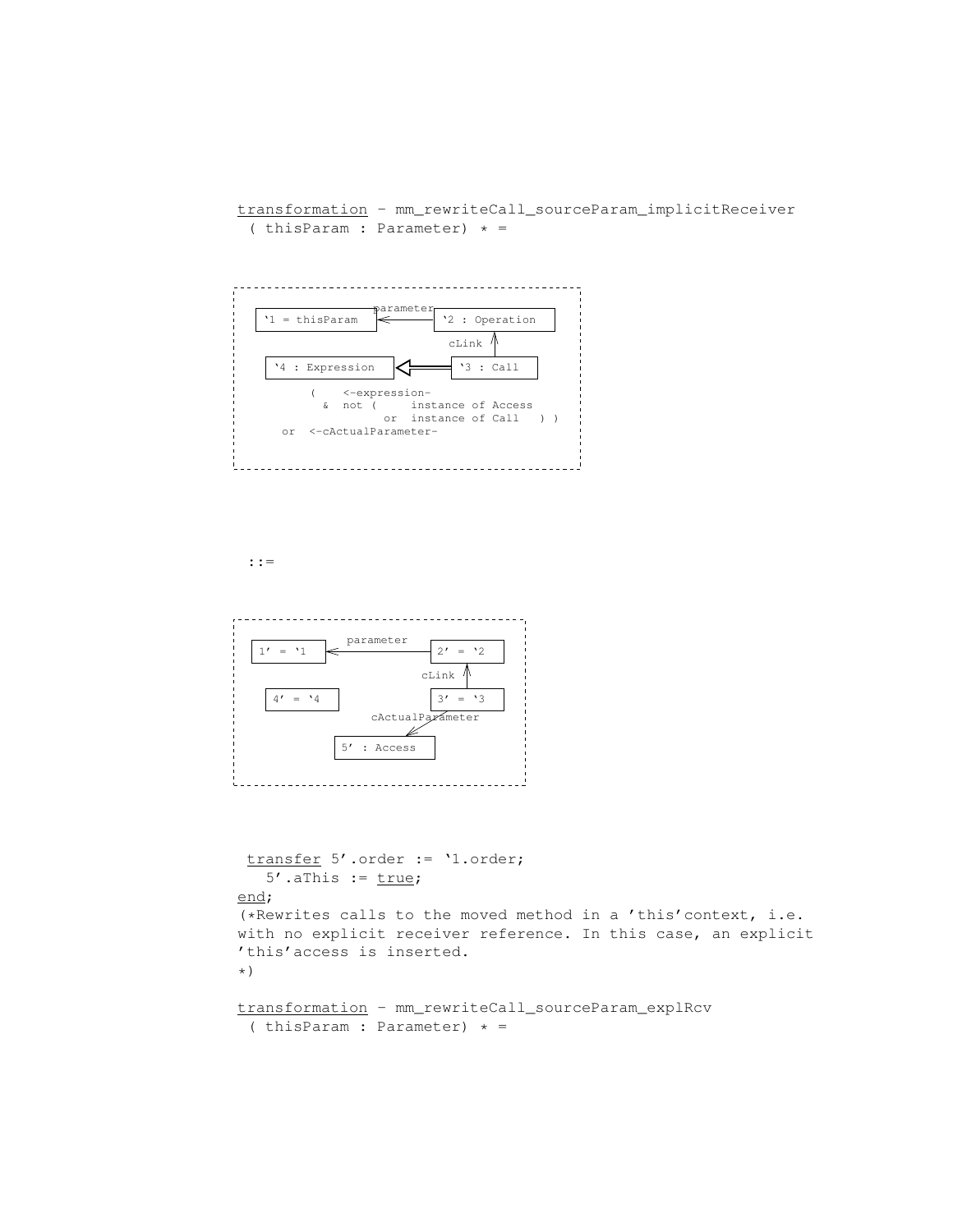



```
folding '4, '6 ;
 condition not '3.cThis;
embedding
 redirect <-expression-, <-cActualParameter- from '4 to 3';
transfer 3'.order := '4.order;
   4'.order := '1.order;
end;
(*Rewrites calls to the moved method, where the invocation receiver
```

```
is determined by an expression. It does so by searching the first
call / access in a sequence of such, and uses this as the actual
parameter. The previous container of this call / access is used
as the container of the rewritten method call.
*)
```

```
transformation - mm_rewriteOp_param
 ( op : Operation ; par : PGElement) =
```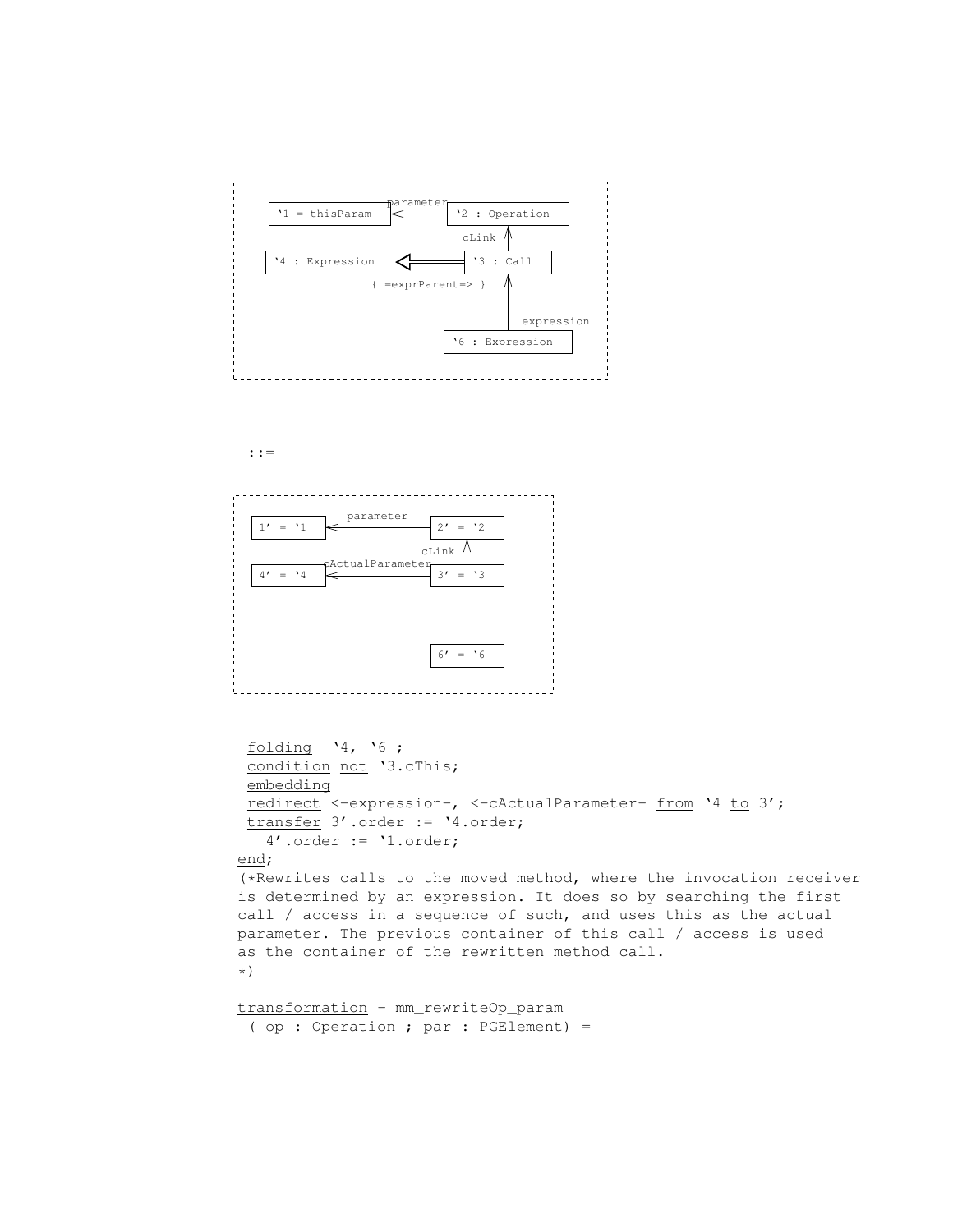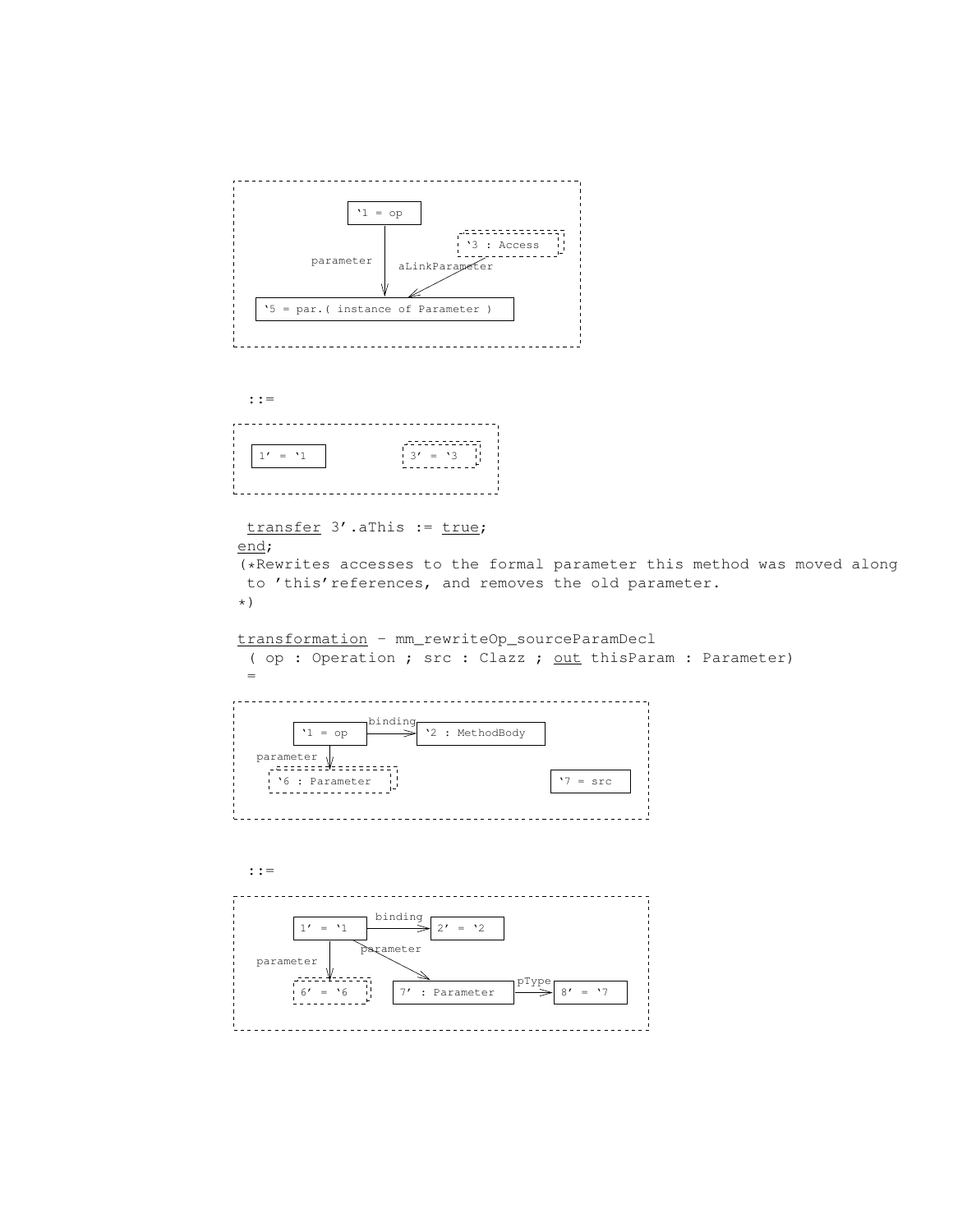```
transfer 7'.order := min ( '6.order ) - 1;
return thisParam := 7';
end;
(*If the method being moved has 'this'references in its implementation,
then a parameter for the source class is added.
*)
```

```
transformation - mm_rewriteOp_sourceParamAppl_explicit
 ( thisParam : Parameter) * =
```




transfer 4'.aThis := false;  $5'$ .uThis :=  $false;$ end; (\*Replaces any this references of accesses and updates in the moved method's body by a reference to the newly introduced parameter. \*)

```
transformation - mm_rewriteOp_sourceParamAppl_implicit
 ( thisParam : Parameter) * =
```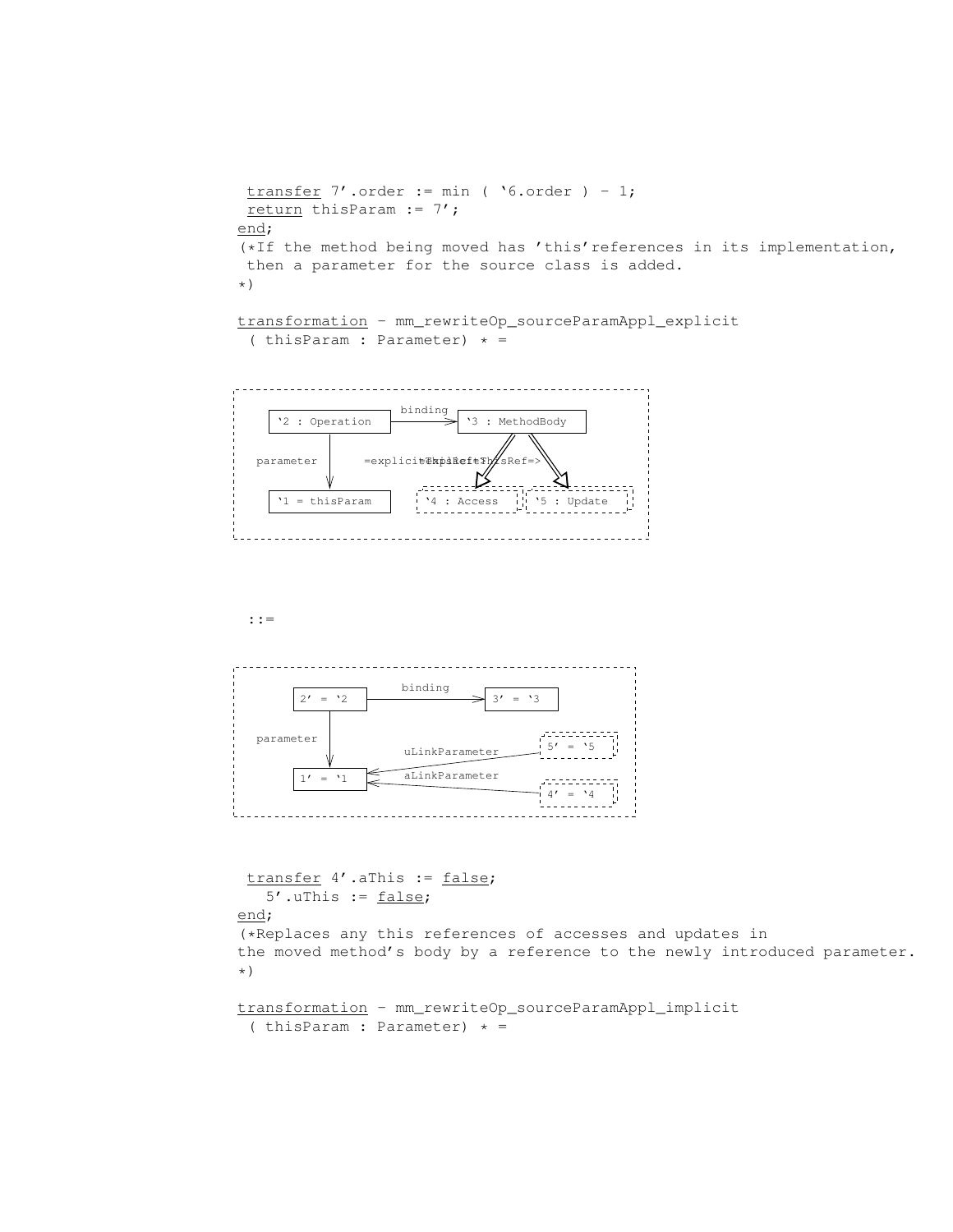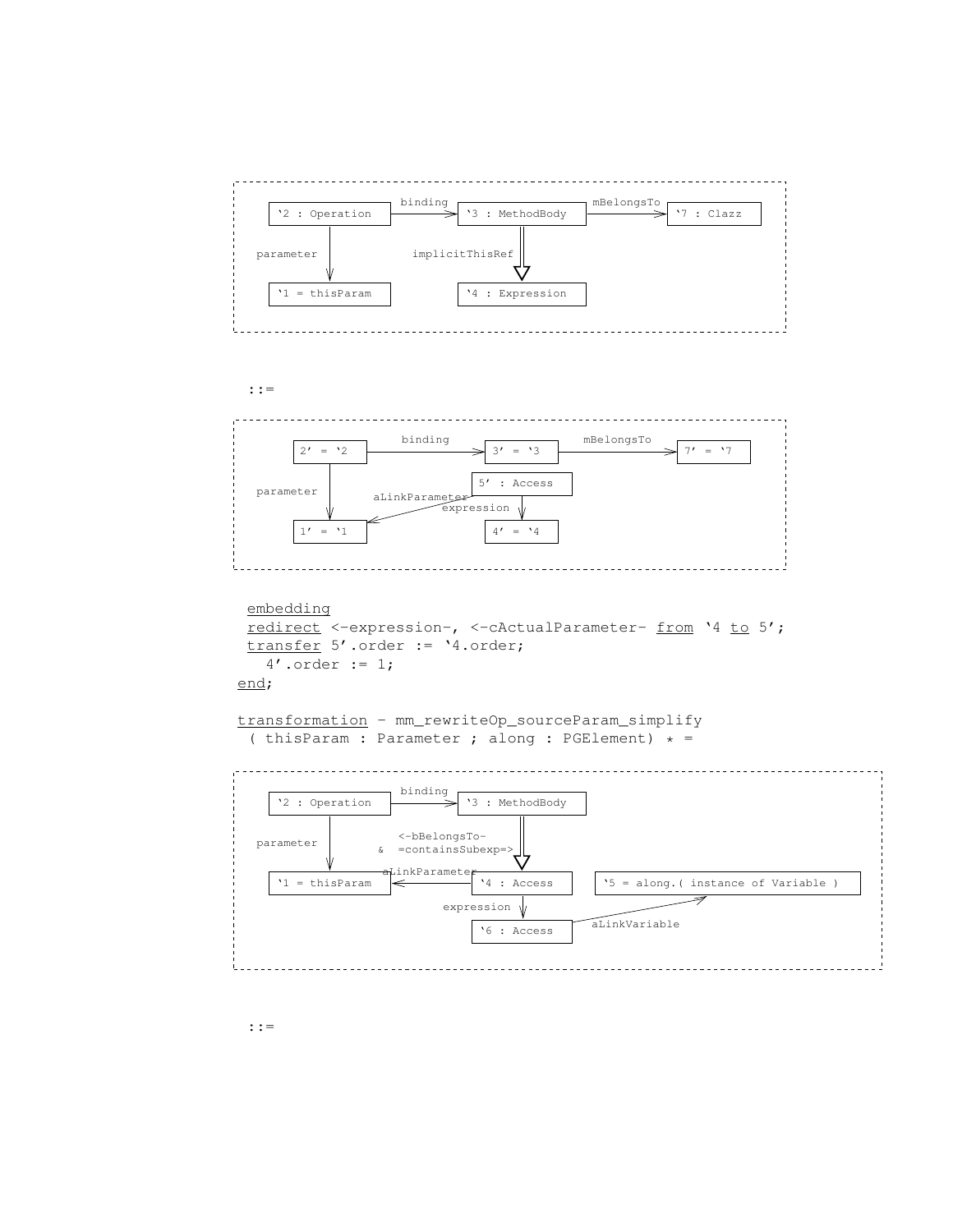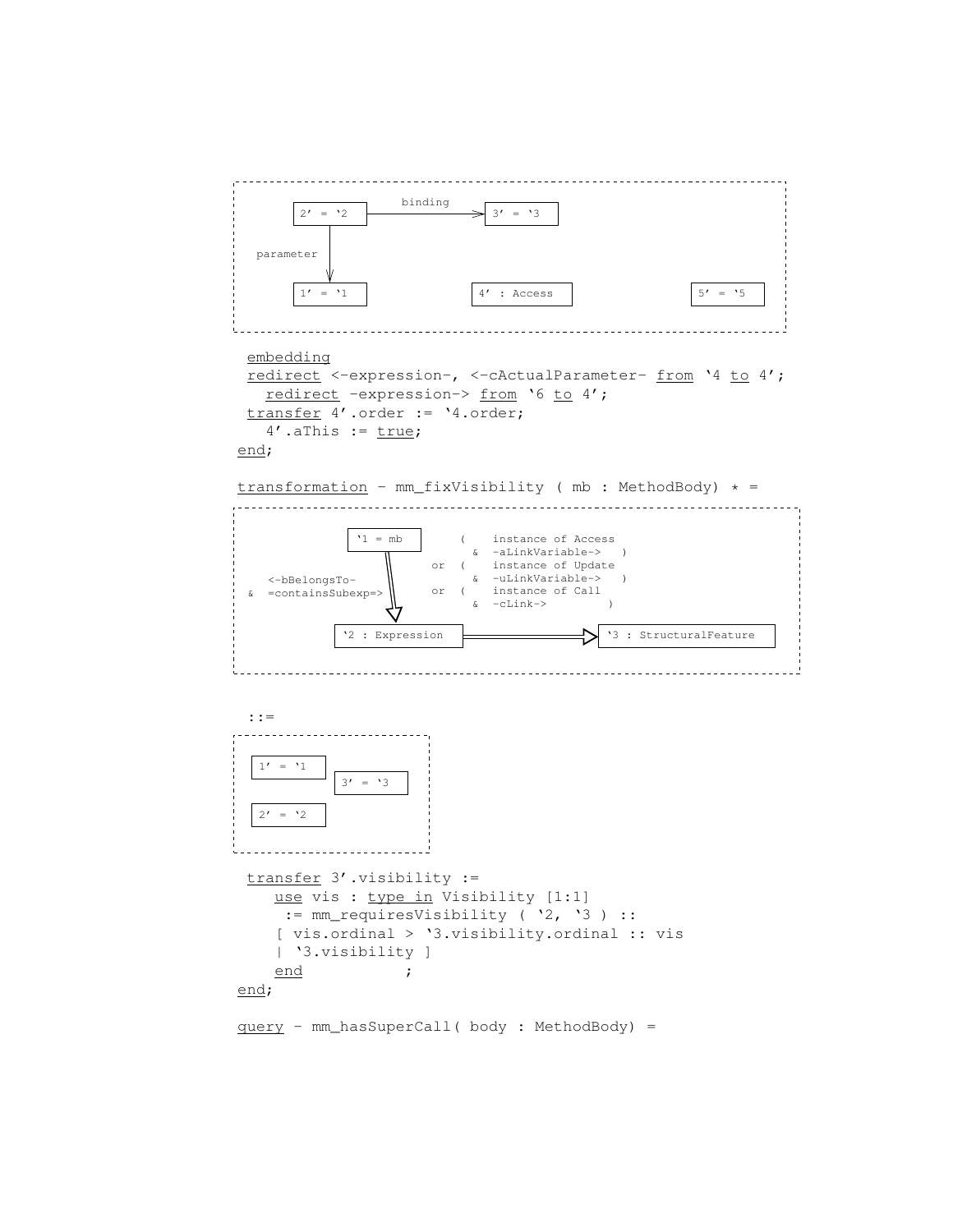

condition '2.cSuper; end;

path - mm\_incrementCandidates( trg : Clazz) : MethodBody -> PGElement =  $'1$  =>  $'2$  <u>in</u>



#### end;

query - mm\_conflictingMoval( mb : MethodBody ; trg : Clazz) =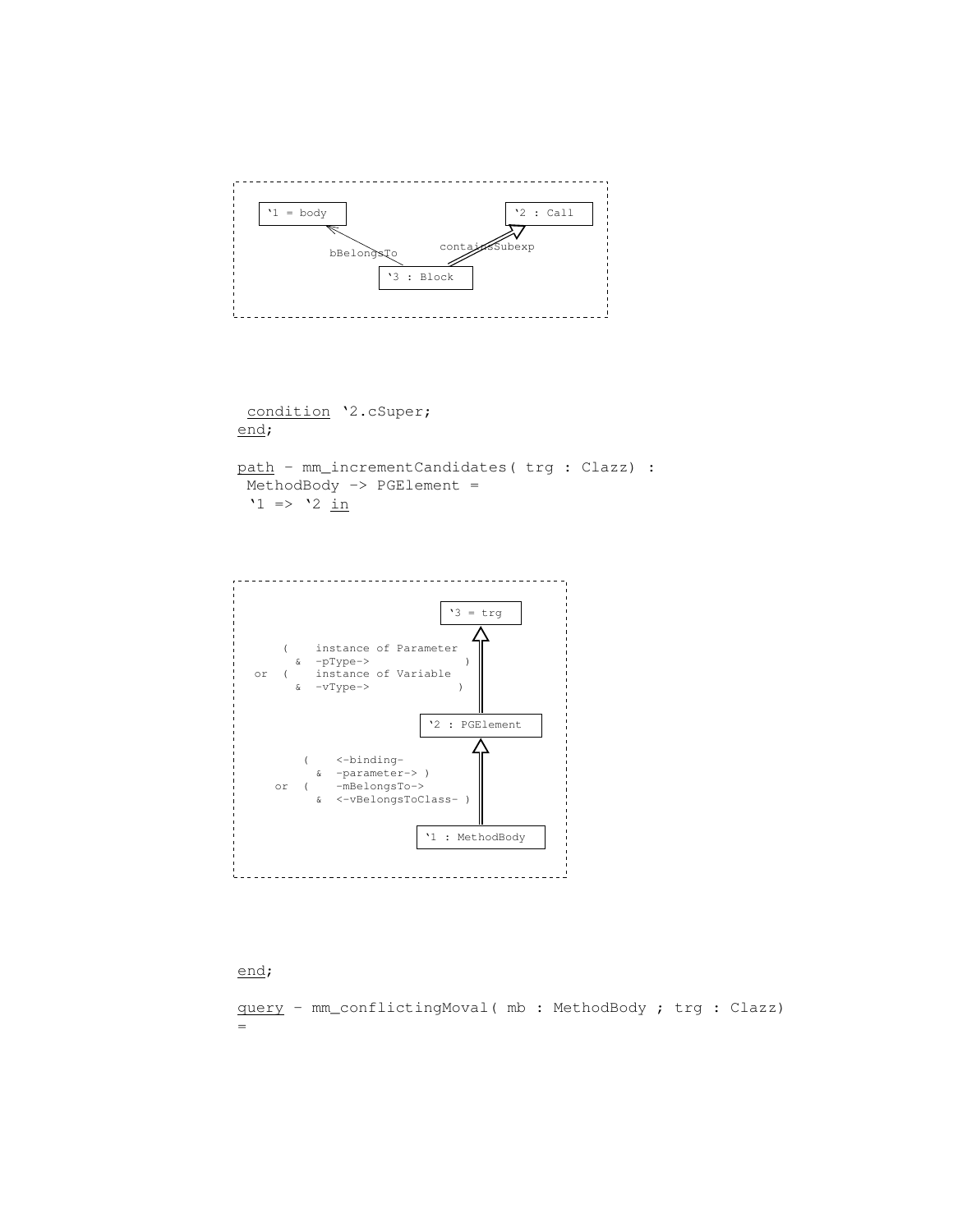```
'5 : MethodBody \vert '1 = mb
       ( −extends−> ) *
   & instance of Clazz
   & <−mBelongsTo−
                 '4 = \text{trg}binding
              '6 : Operation
                                 binding
                                  '3 : Operation
  condition '3.name = '6.name;
  end;
  function - mm_requiresVisibility :
   ( exp : Expression ; f : StructuralFeature) ->
  type in Visibility =
  use fromCls : Classifier [0:1] := exp.=ofClass=> ::
  use toCls : Classifier [0:n]
     := [ f.( instance of Variable
       & -vBelongsToClass-> )
      | f.( instance of Operation
       & [ -oBelongsTo->
        | -binding->
        & -mBelongsTo-> ] ) ] ::
    [ fromCls = toCls :: Private
    | fromCls.-cBelongsTo-> <=> toCls.-cBelongsTo-> :: Default
    | toCls implies fromCls.( -extends-> + ) :: Protected
    | Public ]
  end
  end
  end;
end;
end;
section s_pullupMethod
declares
```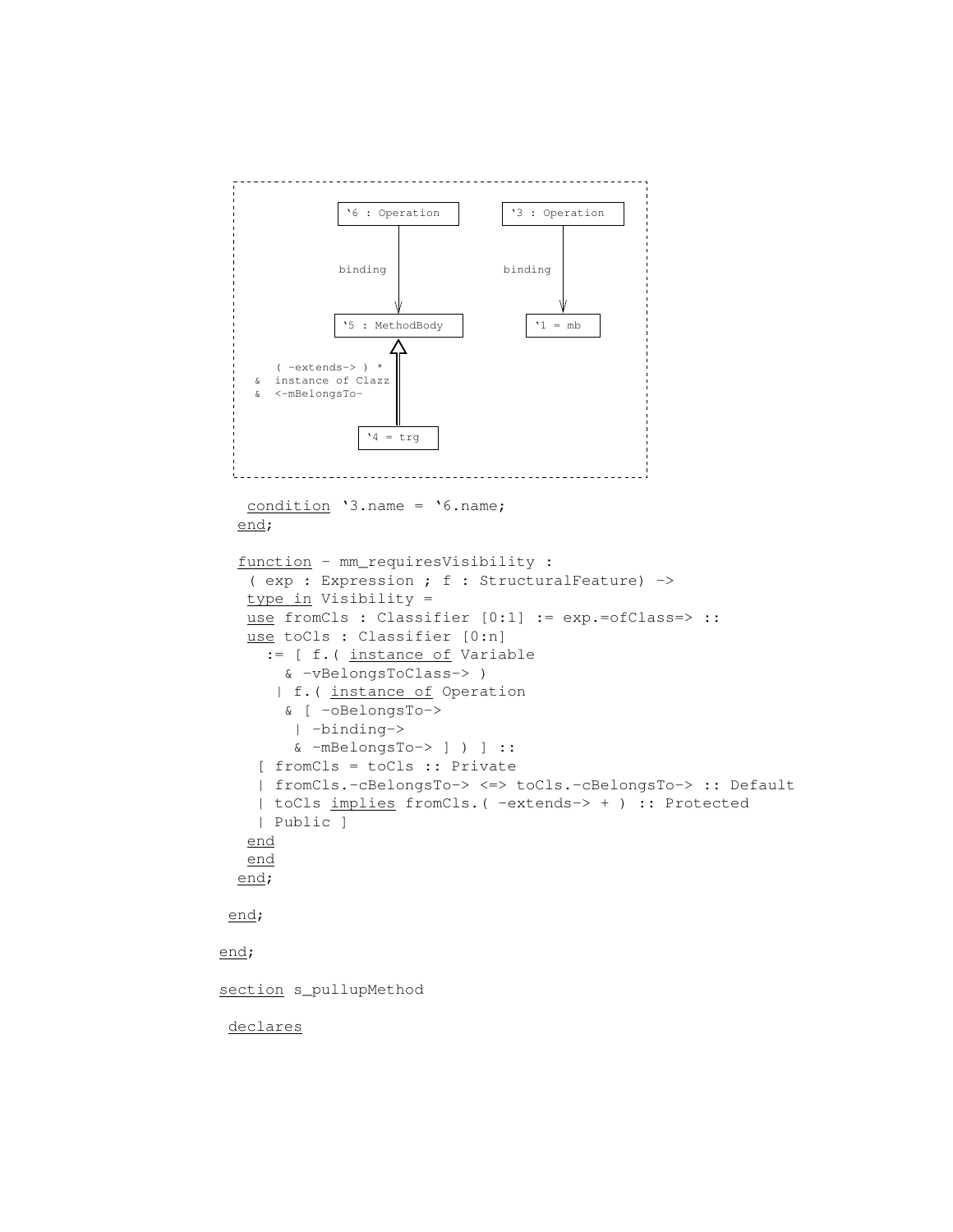```
transformation pullUpMethod
 ( trg : Clazz ; body : MethodBody ; use_supertype : boolean
 ; make_abstract : boolean ; keep : Clazz [0:n])
 =
 (trg in body.-mBelongsTo->.( -extends-> + ))
 (*Has superclass, trg is in this hierarchy *)
 &
 not
 (exist trg_op := trg.<-mBelongsTo-.<-binding- ::
 pm_sameSignature ( body. <-binding-, trg_op )
 end )
 (*Superclass does not have method with same signature *)
 & <u>for all</u> <math>e := body</math>. ( =<br/>implicitThisRef=></u>
      or ( =explicitThisRef=>
       & -expression-> ) ) ::
  e.( ( ( ( instance of Access
       & -aLinkVariable-> )
      or ( instance of Update
       & -uLinkVariable-> ) )
    & -vBelongsToClass-> )
   or ( instance of Call
    & -cLink->
    & [ -oBelongsTo->
     | -binding->
      & -mBelongsTo-> ] ) )
  in trg. ( -extends-> * )
 end
 (*accessed members belong to (a superclass of)trq *)&
 not
 (body.<-binding-.name = body.-mBelongsTo->.name)
 (*method name does not equal class name (constructor!)*)
 &
 for all sc := trg.( <-extends- + ).( instance of Clazz ) ::
 for all sc_op := sc.<-mBelongsTo-.<-binding- ::
  pm_sameSignature ( body.<-binding-, sc_op )
 implies (body.<-binding-.-oType-> <=> sc_op.-oType->)
 end
 end
 (*same method signature in sub-types of the target
 class have the same return type *)
 & use op := body.<-binding-;
  src := body.-mBelongsTo->
```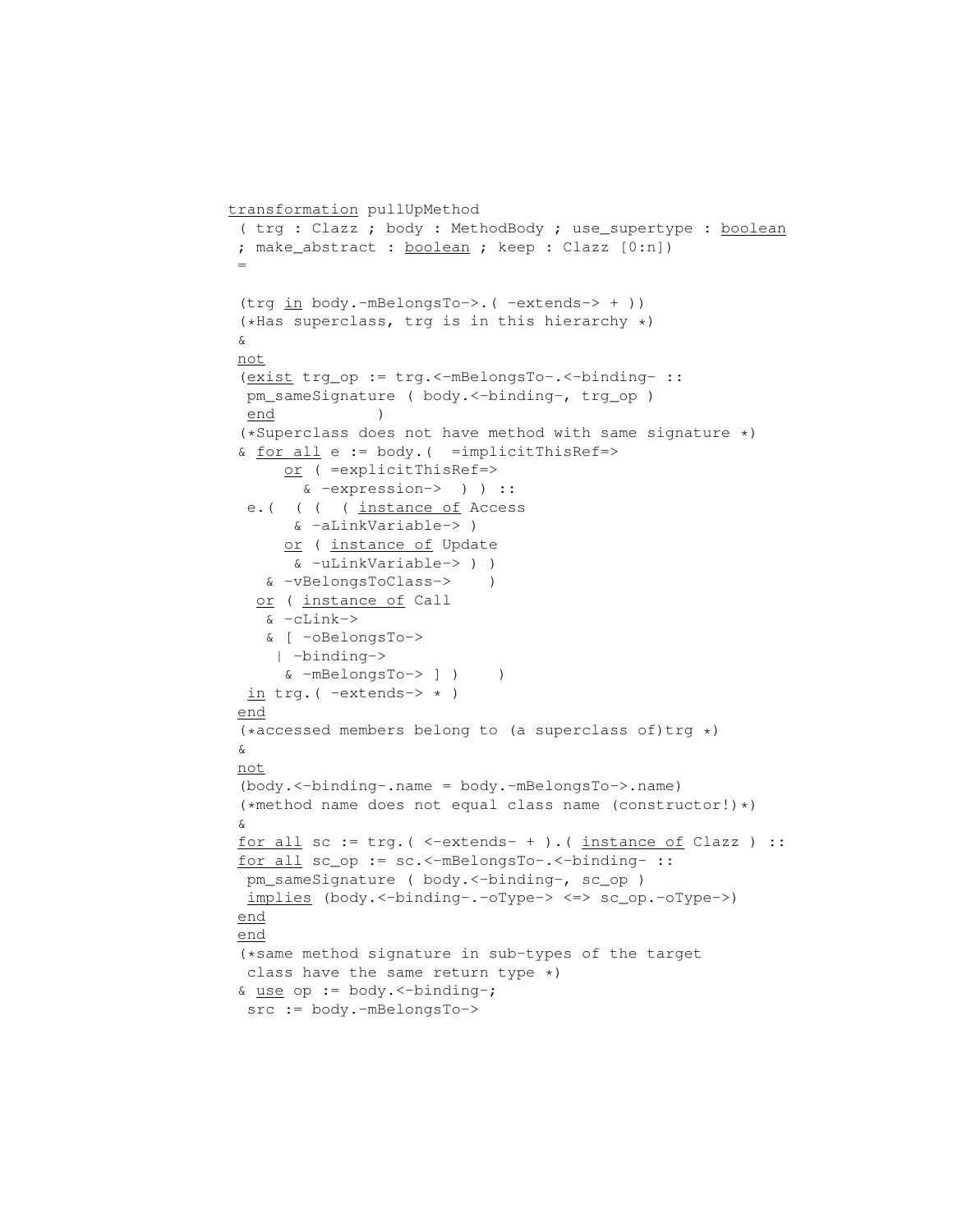```
do
  choose
 when (make_abstract)
 then
  use absOp : Operation
  do
  pm_addAbstractDecl ( op, trg, out absOp )
  & pm_addAbstractDecl_param ( op, absOp )
  & pm_addStubEmpty ( op, trg )
  & pm_addStubReturn ( op, trg )
  end
  else
 pm_moveMethod ( body, trg )
 end
  & pm_removeUnguarded ( op, keep or trg )
  & choose
  when (use_supertype)
  then
  use cands : PGElement [0:n]
  do
   pm_superTypeCandidates ( src, trg, out cands )
   & pm_useSuperType ( cands, src, trg )
  end
 else
  skip
  end
 end
end;
transformation - pm_moveMethod
 ( body : MethodBody ; trg : Clazz) =
'4 : Operation
                       '2 = trgbinding \sqrt{}'1 = bodymBelongsTo
            11
          '3 : Clazz
```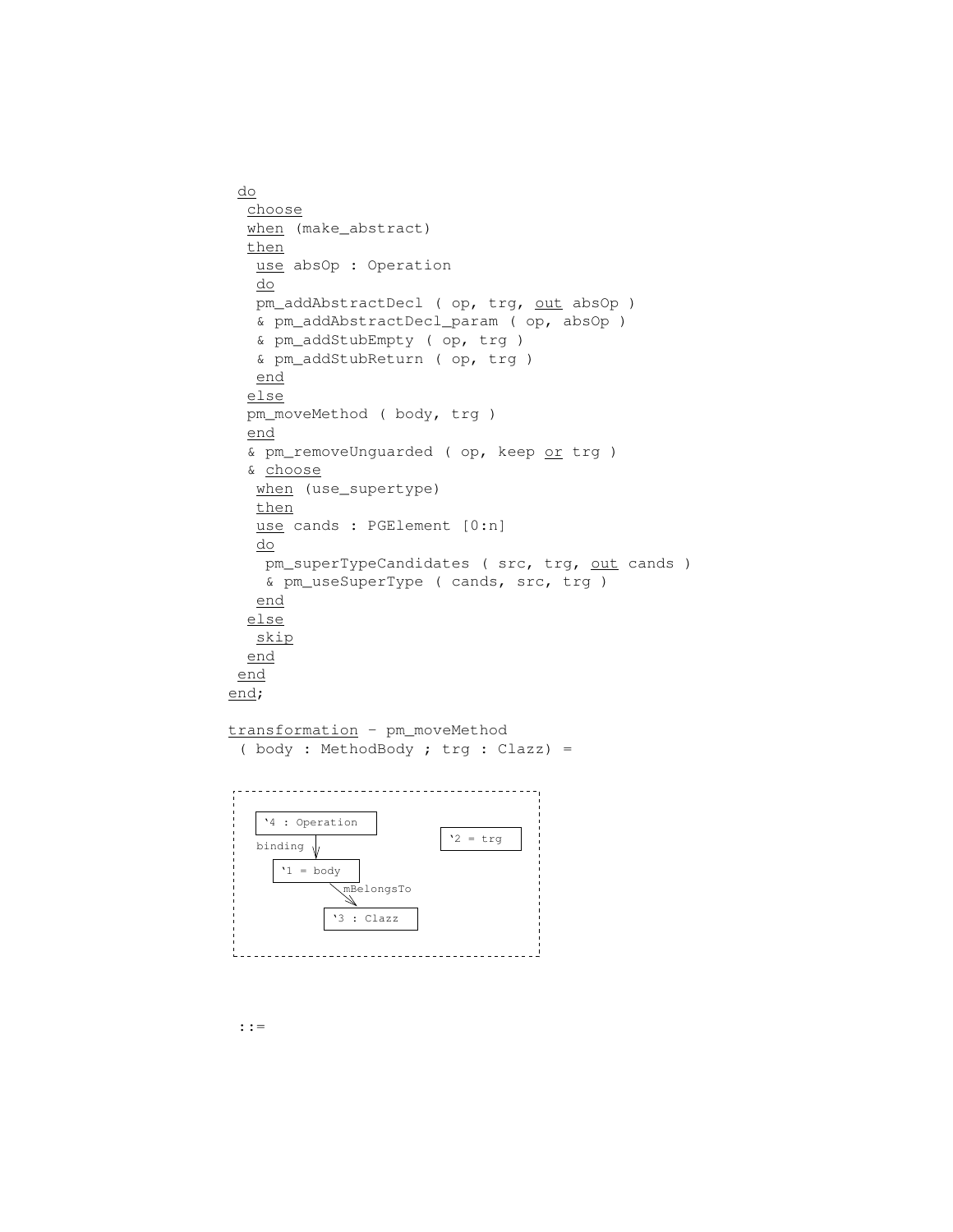

transformation - pm\_addStubEmpty ( op : Operation ; trg : Clazz)  $* =$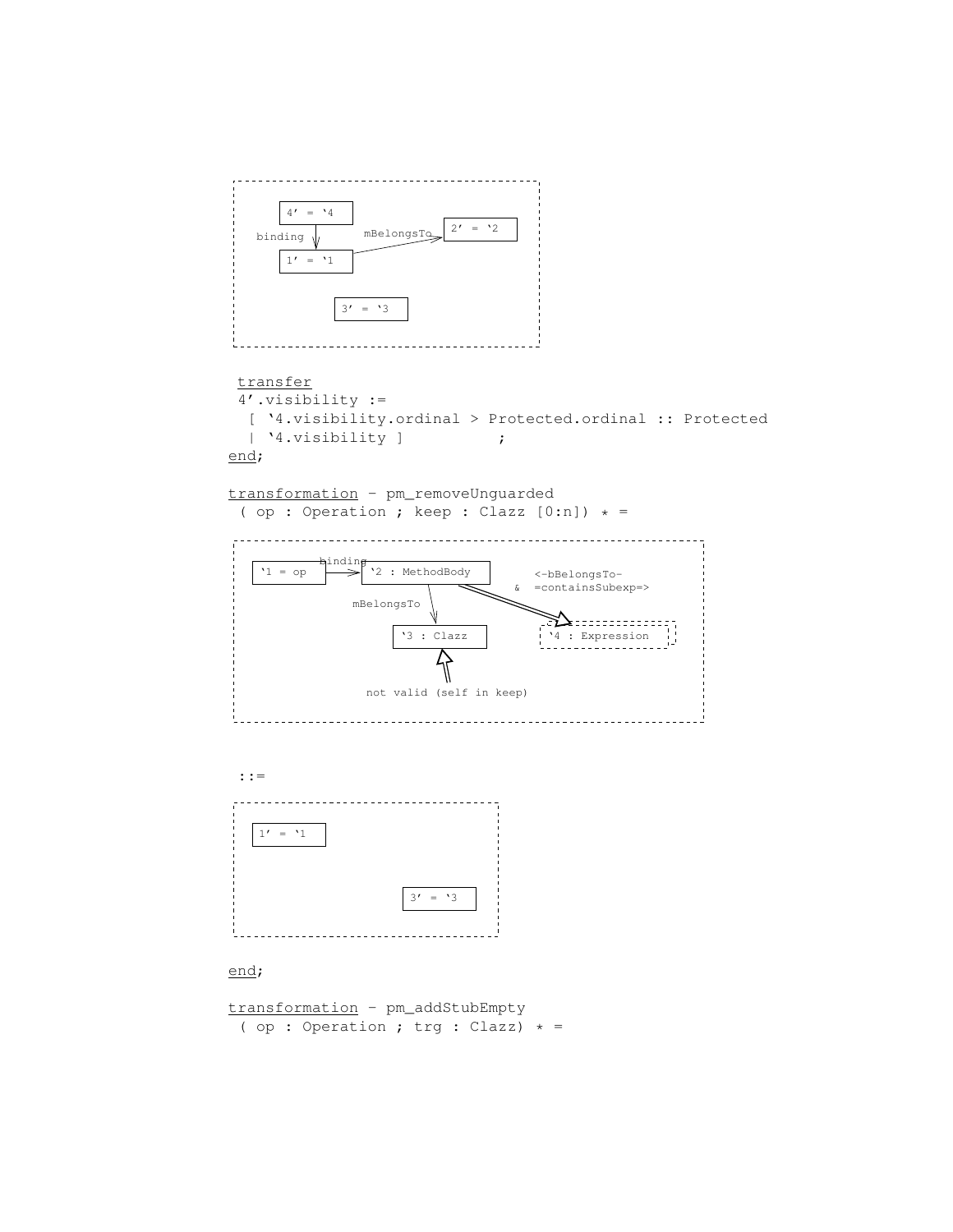



```
condition not '3.isAbstract;
end;
```

```
transformation - pm_addStubReturn
 ( op : Operation ; trg : Clazz) * =
```
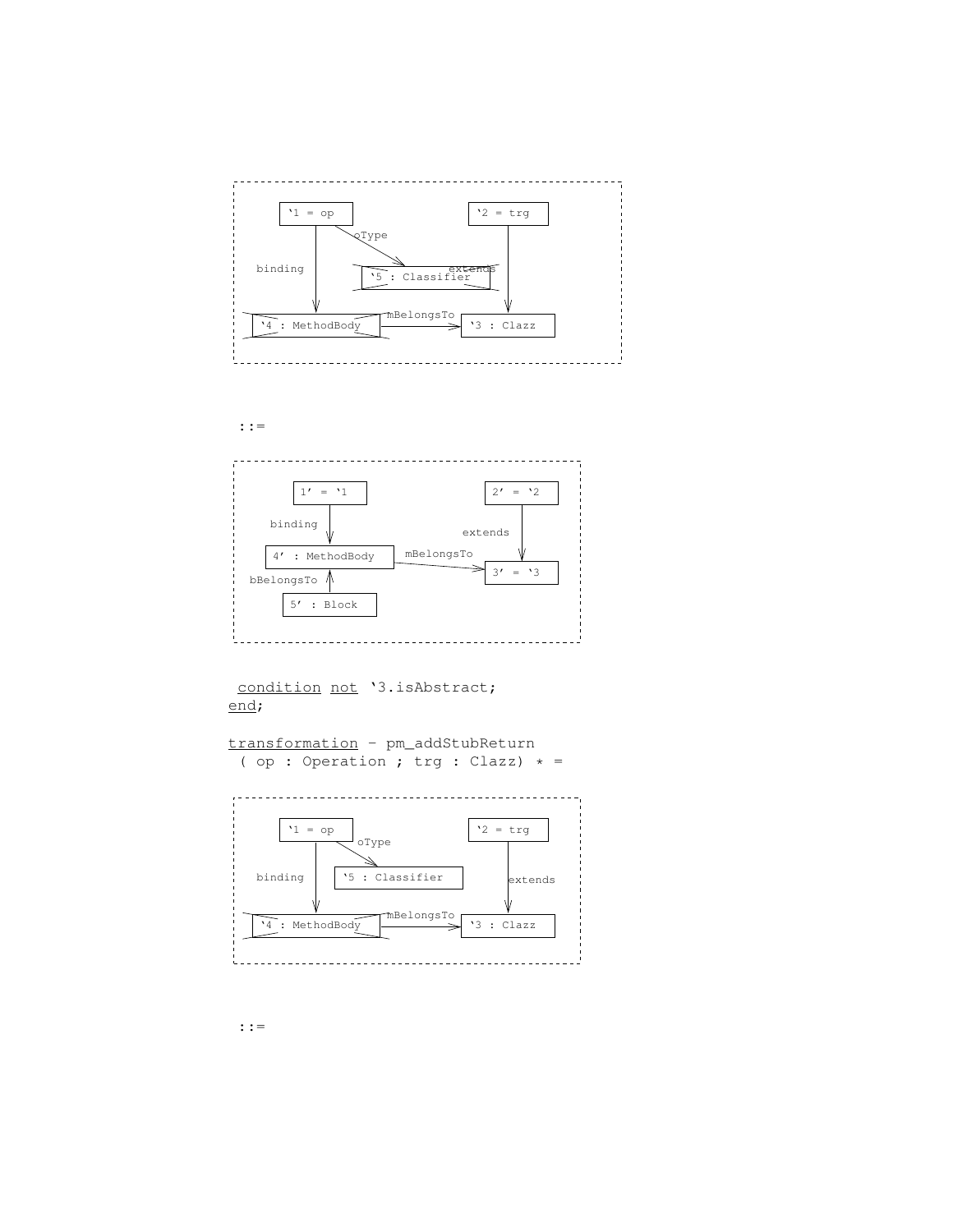

 $2' = '2$ 

oType

 $1' = '1$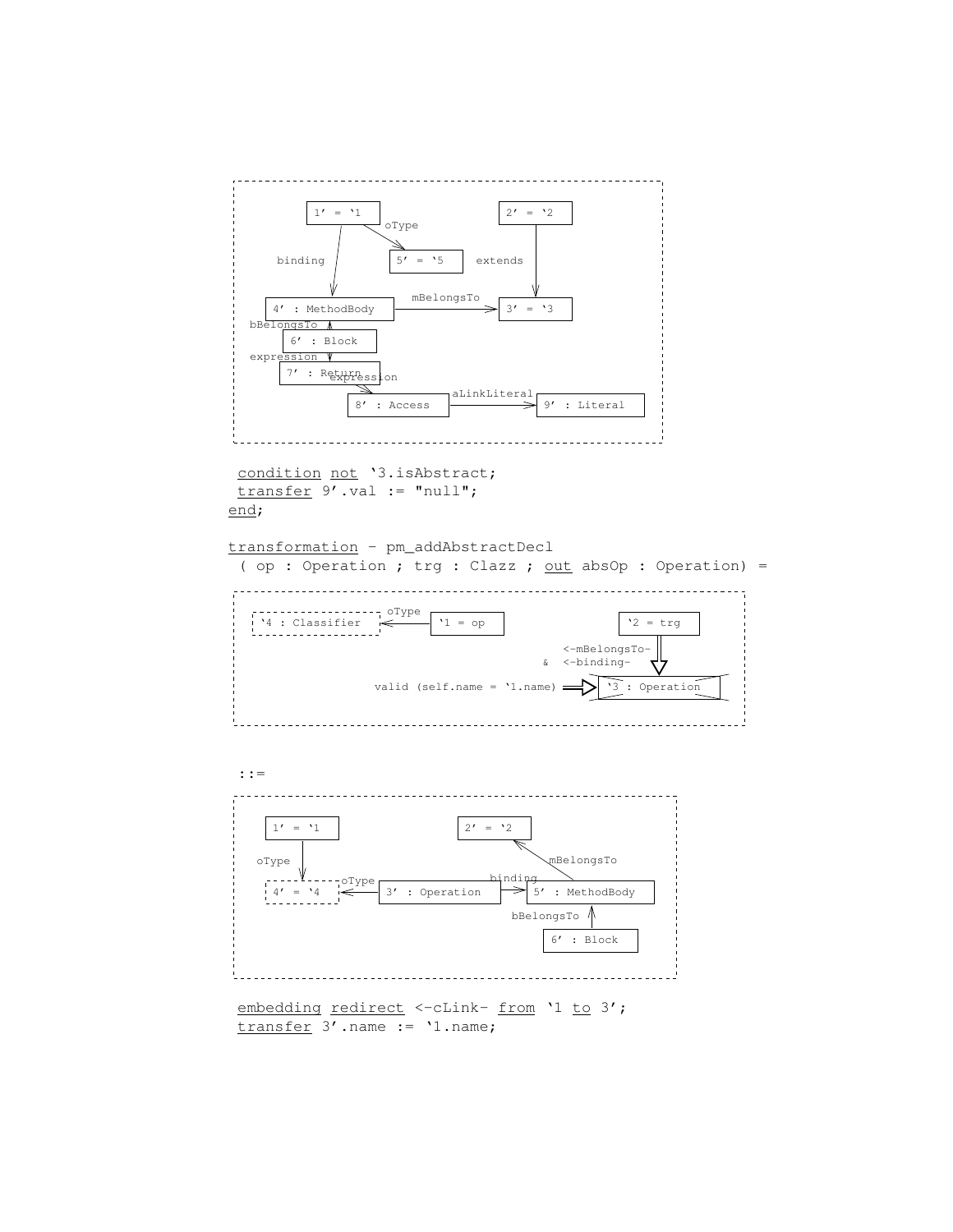

query - pm\_superTypeCandidates( src, trg : Clazz ; out e : PGElement [0:n])

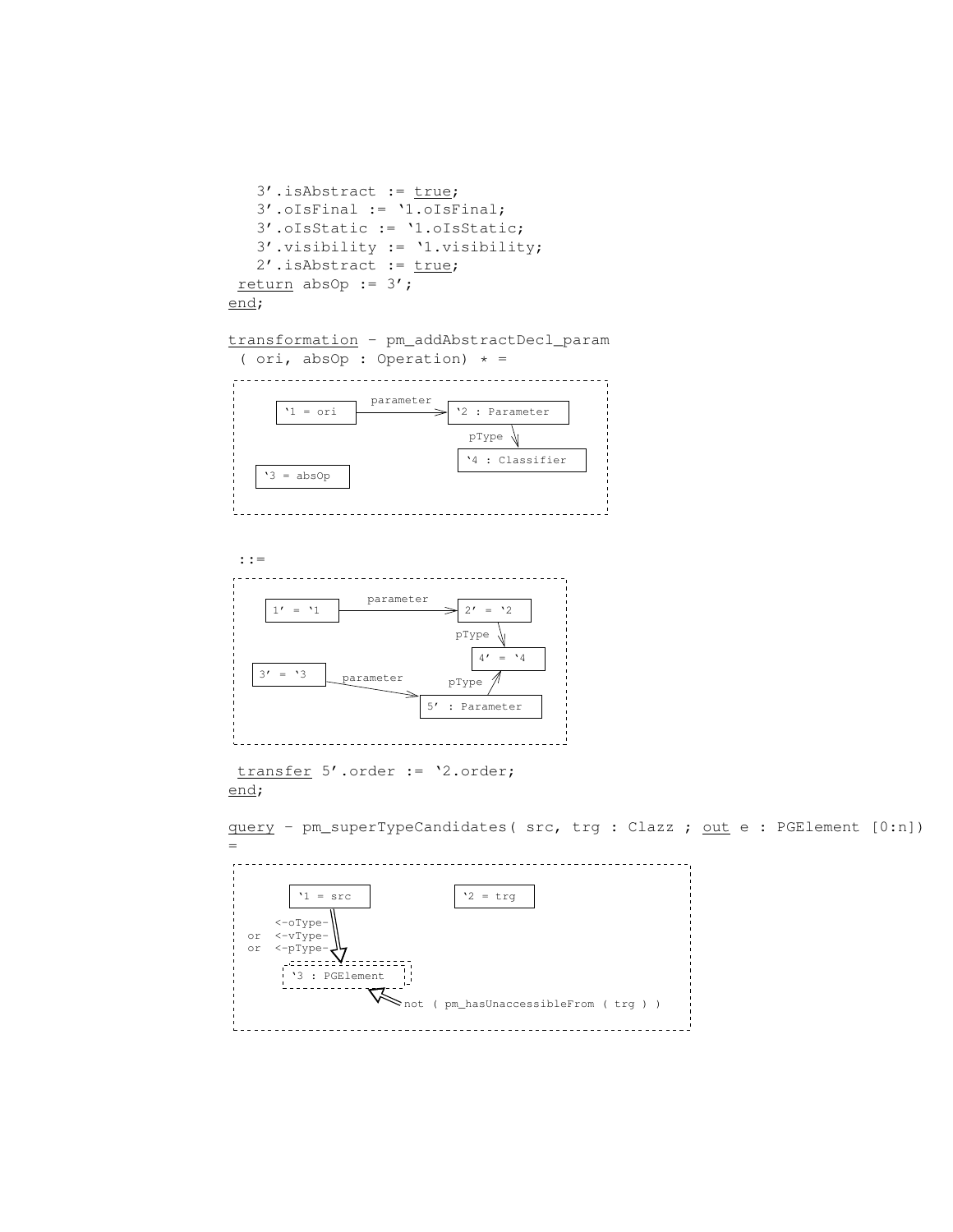```
return e := '3;
end;
transformation - pm_useSuperType
 ( e : PGElement [0:n] ; src, trg : Clazz) =
      '1 = e.( instance of Variable )
                              vType
 '3 = e.( instance of Parameter )
                               pType \longrightarrow 5 = src\frac{1}{1} oType
 '4 = e.( instance of Operation )
                                         '2 = trqفعلو
    ::=
1' = '1vType
                                 5' = '5\frac{1}{3}' = '3
                   pType
                   oType
                                 2' = '2. . . . . . .
  4' = '4end;
function - pm_sameSignature : ( o1, o2 : Operation) ->
boolean =
(01.name = 02.name)and for all trg_op_param := 02.-parameter-> ::
 exist own_param := o1.-parameter-> ::
  (trg_op_param.order = own_param.order)
  and (trg_op_param.-pType-> = own_param.-pType->)
 end
 end
end;
restriction - pm_hasUnaccessibleFrom( c : Clazz) : PGElement
=
'4 in
```